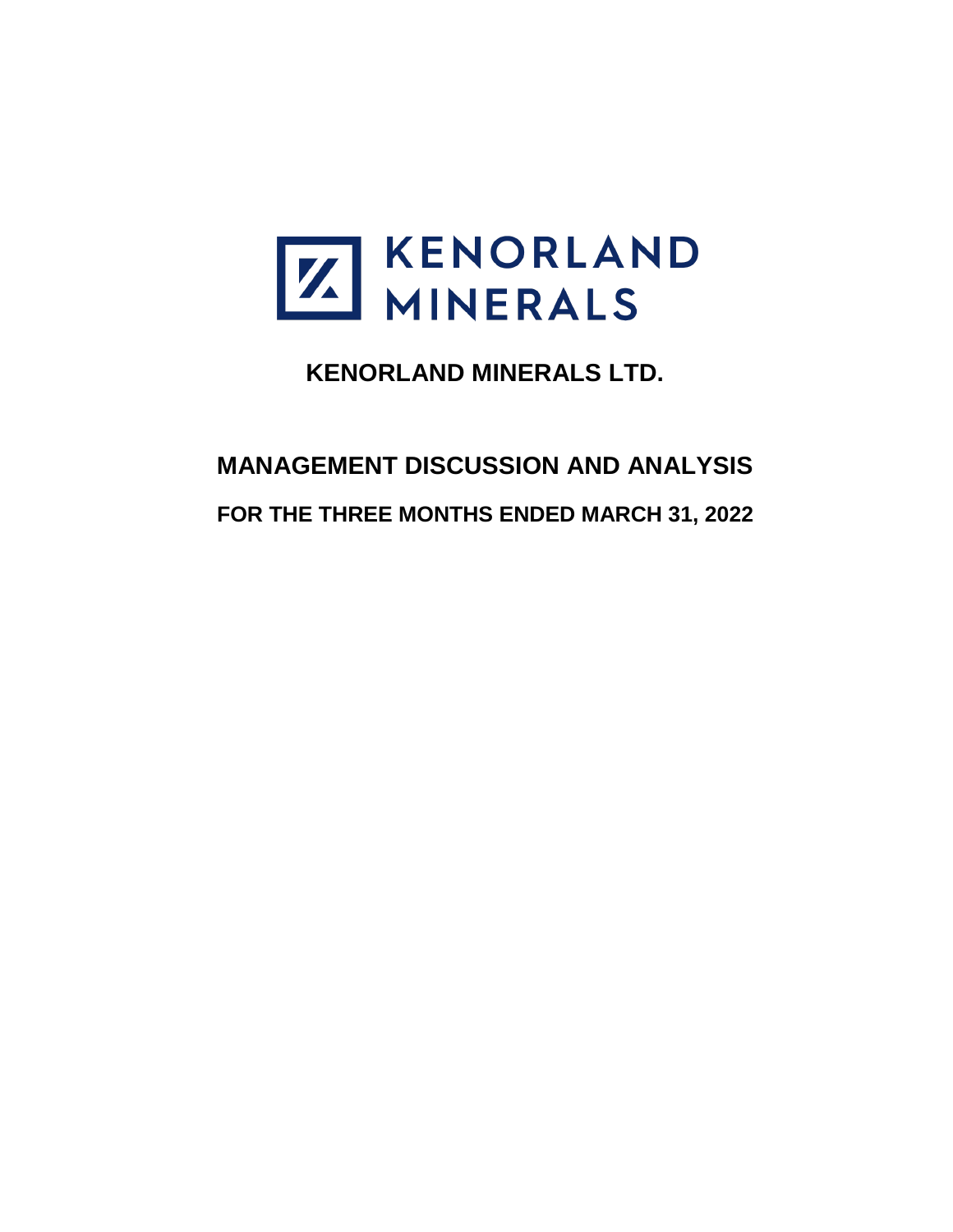# **General**

The purpose of this Management's Discussion and Analysis ("**MD&A**") is to explain management's point of view regarding the past performance and future outlook of Kenorland Minerals Ltd. ("**Kenorland**" or the "**Company**"). This MD&A also provides information to improve the reader's understanding of the financial statements and related notes as well as important trends and risks affecting the Company's financial performance, and should therefore be read in conjunction with the Company's unaudited condensed interim consolidated financial statements and notes for the three months ended March 31, 2022 (the "**Financial Statements**") and the audited consolidated financial statements for the year ended December 31, 2021.

All information contained in this MD&A is current as of May 30, 2022 unless otherwise stated.

The Financial Statements and related notes and all financial information in this MD&A has been prepared in accordance with International Financial Reporting Standards ("**IFRS**") as issued by the International Accounting Standards Board ("**IASB**") and all dollar amounts are expressed in Canadian dollars unless otherwise indicated.

Additional information on the Company is available on SEDAR at www.sedar.com and at the Company's website, www.kenorlandminerals.com. The date of this MD&A is May 30, 2022.

#### **Overview**

The Company's principal business is the acquisition and exploration of precious metal mineral properties in North America. The Company currently owns or has options to acquire further interest in numerous projects in Manitoba, Ontario and Quebec, Canada and Alaska, USA. The Company's flagship properties are the Frotet project (Quebec, Canada), the Tanacross project (Alaska, USA) and the Healy project (Alaska, USA). The Company is listed for trading on the TSX Venture Exchange ("**TSX-V**"), the Frankfurt Stock Exchange, and the OTCQX under the symbol "KLD.V", "3WQ0", and "NWRCF", respectively.

# Corporate Activities

During the three months ended March 31, 2022, the Company:

- Entered into a property option agreement with a wholly owned subsidiary of Centerra Gold Inc. ("**Centerra**") pursuant to which Kenorland has agreed to grant Centerra the option to acquire up to a 70% interest in the Hunter Property.
- Granted 1,375,000 stock options to directors, officers, and employees exercisable at a price of \$0.70 for a period of five years. The options vest 25% immediately followed by 25% every 6 months thereafter.
- Appointed Francis MacDonald as President along with Scott Smits as Vice President of Exploration, and Janek Wozniewski as Vice President of Operations.
- Announced drill result of the remaining 25 of 57 drill holes in the Frotet Project, of which notable mineralization was intersected, including hole 21RDD088, which intersected 1.77m at 117.86 g/t gold on R2 and additional vein discoveries in the Frotet Project.
- Announced assays from all 14 drill holes completed during the 2021 program in the Healy Project.
- Added the Separation property located in Ontario, Canada through staking in 2022 and entered into a property option agreement with Double O Seven Resources Ltd. ("**Double O**"), a private British Columbia company. Pursuant to the agreement, Kenorland has agreed to grant Double O the option to acquire up to a 100% interest in the Separation property. Double O will make aggregate cash payments of \$1,500,000 and grant a 2.5% net smelter returns royalty to the Company in order to exercise the option.

Subsequent to March 31, 2022, the Company:

- Announced the commencement of drilling and 2022 exploration budget at the Frotet Project.
- Announced the 2022 exploration budget at the Hunter Project.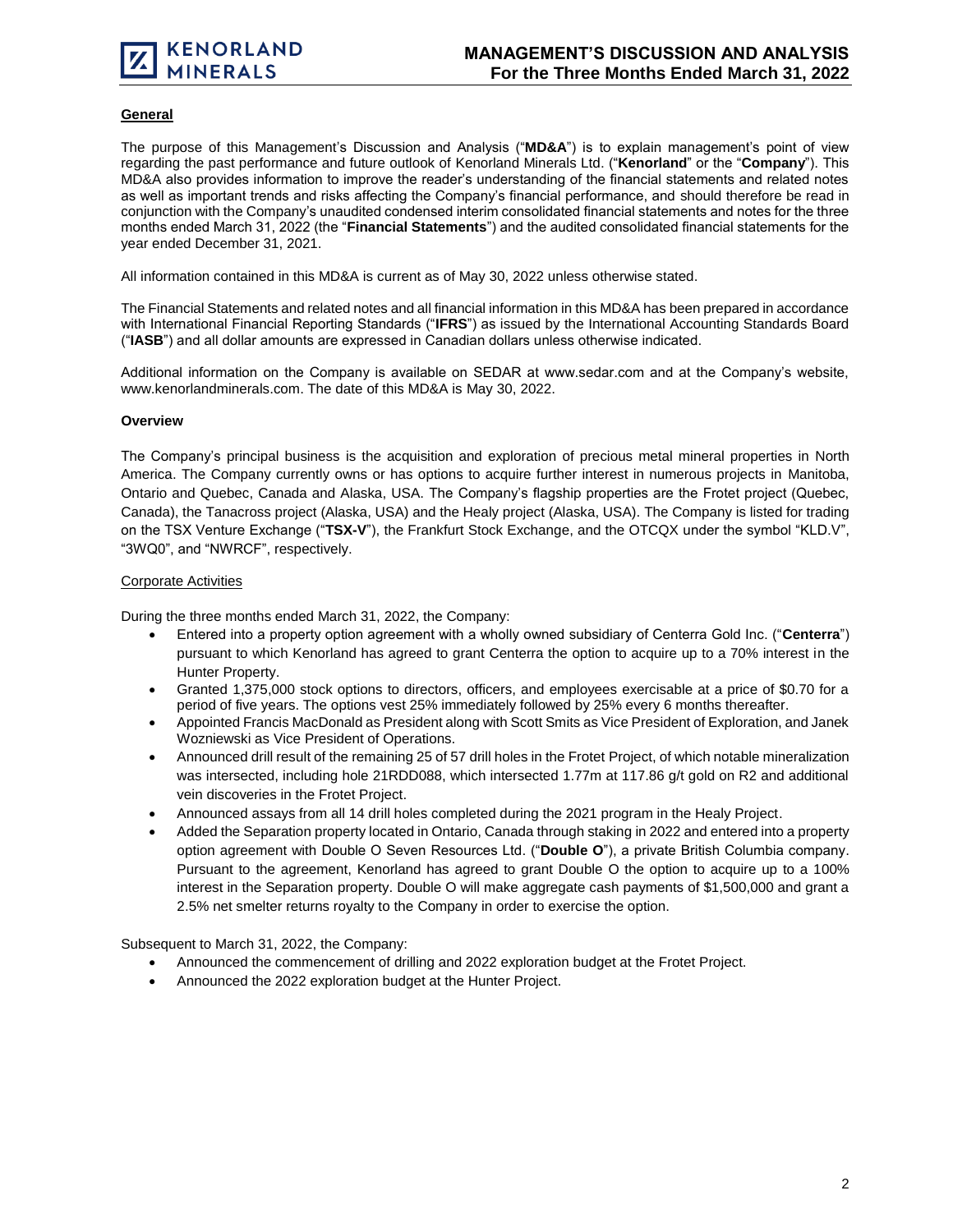

# **Geological Summary**

# Exploration and Evaluation Properties

The total cumulative acquisition costs and exploration and evaluation expenditures of the Company for the three months ended March 31, 2022 are summarized as follows:

| For the three months ended           |                |               |                   |            |               |               |
|--------------------------------------|----------------|---------------|-------------------|------------|---------------|---------------|
| March 31, 2022                       | <b>Chicobi</b> | <b>Frotet</b> | <b>Chebistuan</b> | O'Sullivan | <b>Hunter</b> | <b>Rupert</b> |
|                                      | \$             | \$            | \$                |            | \$            | S             |
| <b>Exploration expenditures:</b>     |                |               |                   |            |               |               |
| Assays                               | 1,111          | 187,269       | 26,382            | 6,780      |               | 12,036        |
| Camp and heavy equipment             | 17,671         | 265,893       |                   |            |               |               |
| Consulting and personnel             | 125,761        | 1,177,263     | 3,574             |            | 15,110        | 17,500        |
| Drilling                             | 302,064        | 1,615,993     |                   |            |               |               |
| Fuel                                 | 134            | 75,984        |                   |            |               |               |
| Geophysics                           | 19,095         | 154,333       | 116,544           |            |               |               |
| Helicopter and fixed wing            |                |               | 9,293             |            |               |               |
| Site development and                 |                |               |                   |            |               |               |
| reclamation                          | 19,189         | 7.779         |                   | 240        | 11,824        | 840           |
| Staking and claim maintenance        | 1.342          | 48,538        | 720               |            | 138           | 69            |
| <b>Supplies</b>                      | 56,991         | 192,021       |                   |            |               |               |
| Travel and accommodations            | 3,578          | 57,287        |                   |            | 1,354         |               |
|                                      | 546,936        | 3,782,360     | 156,513           | 7,020      | 28,426        | 30,445        |
|                                      |                |               |                   |            |               |               |
| Contribution received from optionees | (546, 936)     |               | (156, 513)        |            |               | (30, 445)     |
| Contribution from joint venture      |                |               |                   |            |               |               |
| partner                              |                | (3,093,129)   |                   |            |               |               |
|                                      |                | 689,231       |                   | 7,020      | 28,426        |               |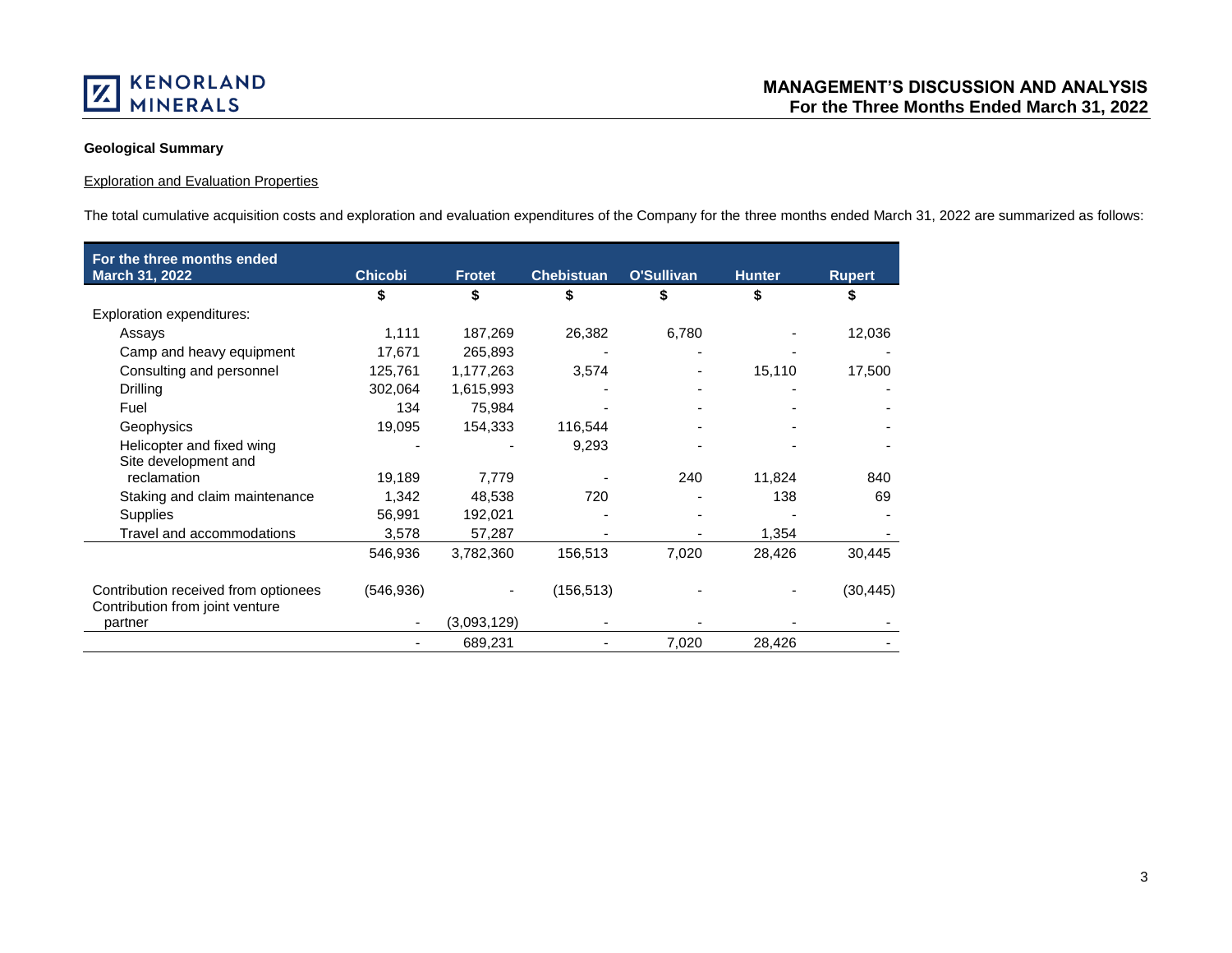

| For the three months ended                                              |                          |               | <b>Total</b>  |                  |              |                  |              |
|-------------------------------------------------------------------------|--------------------------|---------------|---------------|------------------|--------------|------------------|--------------|
| March 31, 2022                                                          | <b>Separation</b>        | <b>Others</b> | <b>Canada</b> | <b>Tanacross</b> | <b>Healy</b> | <b>Total USA</b> | <b>Total</b> |
|                                                                         |                          | \$            |               | \$               | \$           |                  |              |
| <b>Exploration expenditures:</b>                                        |                          |               |               |                  |              |                  |              |
| Assays                                                                  |                          |               | 233,579       | 22,904           | 39,111       | 62,015           | 295,594      |
| Camp and heavy equipment                                                |                          |               | 283,563       |                  |              |                  | 283,563      |
| Consulting and personnel                                                |                          | ٠             | 1,339,208     | 82               | 229          | 311              | 1,339,519    |
| Drilling                                                                |                          | ٠             | 1,918,057     |                  |              | $\blacksquare$   | 1,918,057    |
| Fuel                                                                    |                          |               | 76,118        |                  |              |                  | 76,118       |
| Geophysics                                                              | $\overline{\phantom{a}}$ | 113,551       | 403,523       |                  |              |                  | 403,523      |
| Helicopter and fixed wing                                               |                          |               | 9,293         |                  |              |                  | 9,293        |
| Site development and                                                    |                          |               |               |                  |              |                  |              |
| reclamation                                                             |                          |               | 39,872        |                  | 171          | 171              | 40,043       |
| Staking and claim maintenance                                           | 93,850                   | 82,254        | 226,911       | 100              |              | 100              | 227,011      |
| <b>Supplies</b>                                                         |                          |               | 249,012       | 3,862            | 253          | 4,115            | 253,127      |
| Travel and accommodations                                               |                          |               | 62,219        |                  |              |                  | 62,219       |
|                                                                         | 93,850                   | 195,805       | 4,841,355     | 26,948           | 39,764       | 66,712           | 4,908,067    |
| Contribution received from optionees<br>Contribution from joint venture |                          |               | (733, 894)    |                  |              |                  | (733, 894)   |
| partner                                                                 |                          |               | (3,093,129)   |                  |              |                  | (3,093,129)  |
|                                                                         | 93,850                   | 195,805       | 1,014,332     | 26,948           | 39,764       | 66,712           | 1,081,044    |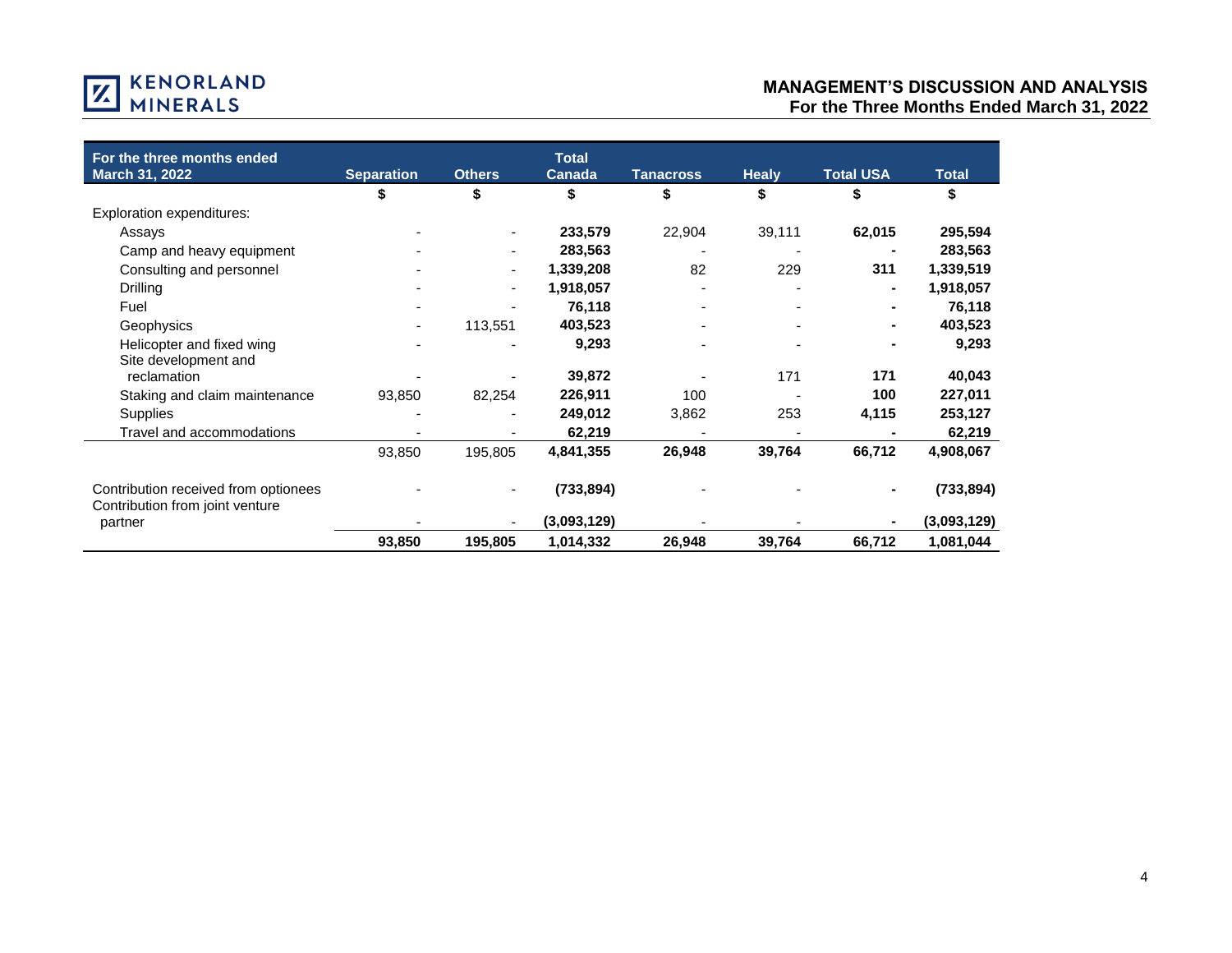

# **Flagship Projects**

The Company's flagship properties are the Frotet project (Quebec, Canada), the Tanacross project (Alaska, USA) and the Healy project (Alaska, USA). The Company intends to advance exploration in 2022 to contribute additional value to the flagship properties.

## **Frotet Project, Quebec, Canada**

The Frotet Project is Kenorland's primary mineral property. The property covers 39,365 hectares and is located in the Frotet-Evans Archean greenstone belt within the Opatica geological sub-province, 120km north of Chibougamau, Quebec (the "**Frotet Project**"). The property is adjacent to the past-producing Troilus Au-Cu mine and covers several major deformation zones associated with known orogenic gold prospects, as well as stratigraphy hosting VMS deposits elsewhere in the belt.

The project is currently operated by Kenorland Minerals Ltd. and exploration is co-funded by joint venture partner, Sumitomo Metal Mining Canada Ltd. (80%), and Kenorland Minerals Ltd. (20%).

Scientific and technical disclosure for the Frotet Project is supported by the technical report with an effective date of September 30, 2020, entitled "NI 43-101 Technical Report for the Frotet Gold Project", prepared by Rémi Charbonneau.

#### *2021 Completed Summer Program*

Between July and October, 2021, the Company completed its 2021 Summer exploration program consisting of 17,792m of diamond drilling in 57 completed drill holes at the Regnault gold discovery, as well as regional geochemical surveys including soil and lake sediment sampling, and prospecting. The drill program was designed to systematically step-out along strike and down dip of the known structures (R1, R2 West, and R2 East) to gain better understanding of the structural and lithological controls on gold mineralization, as well as explore for additional mineralized structures within the Regnault gold system. Drilling along the R1 Trend was completed at approximately 50-meter centers and extended the known presence of shear-hosted mineralization along 750m of strike length and to depths of 275m below surface. Along the R2 Trend, stepping out on approximately 50-meter and 100-meter centers, drilling demonstrated mineralisation extends over 950m of strike length with multiple veins trending east-northeast and to depths of 350m below surface. Veins include stacked, shallow north dipping extensional type quartz veins (dominant style for R2 West), and E-W trending, steeply north-dipping shear hosted quartz-carbonate veins (the dominant style of mineralisation for R2 East and similar to the R1 Trend). Additional veins have been discovered and intercepted in several drill holes along the R3 and R4 Trends.

Assay results from the 2021 Summer drill program were announced within two press releases dated December 20, 2021 and March 28, 2022 which included several significant results. Along the R1 Trend, results include 15.40m at 17.96 g/t Au including 7.20m at 36.29 g/t Au (21RDD056A), 3.00m at 32.21 g/t Au (21RDD060), and 6.88m at 23.79 g/t Au including 2.60m at 60.77 g/t Au (21RDD100). Gold mineralisation along the R1 trend is associated with multiple east-west trending and north-dipping shear zones. Mineralised structures transect both the multiphase Regnault intrusive complex and surrounding volcanic rocks and are defined by zones of moderate-strong strain, biotite-calcite  $\pm$ silica-chlorite alteration and disseminated pyrite (locally ranging from 3-10%). Along the R2 Trend, highlighted results include 14.20m at 3.91 g/t Au including 2.73m at 15.34 g/t Au (21RDD077), 1.60m at 28.34 g/t Au (21RDD082A), and 1.77m at 117.86 g/t Au (21RDD088). Upon completion of the 2021 Summer drill program, a total of 34,206m of diamond drilling had been completed within the Regnault gold system.

In addition to the drill program, regional surface exploration occurred across the Frotet Property including the collection of 2,070 soil samples, 137 lake sediment samples, and 454 rock samples (mainly from boulder prospecting). Areas of focused exploration occurred at Chatillon, Cressida and La Fourche to refine targets for planned surface geophysical surveys (ground induced polarization (IP)) to be completed during the 2022 field seasons. Infill soil sampling confirmed significant anomalism at Chatillon (Ag-Au±Zn-Pb-Te), Cressida (Au-Ag±Cu-Mo), and La Fourche (Li-Cs-Rb-K-Bi-Te-W). Additional areas throughout the Frotet Property received boulder prospecting in order to fulfil work expenditure requirements to maintain good standing of claims.

#### *2022 Completed Winter Drill Program*

The 2022 Winter drill program was completed between January and March 2022, and consisted of 25 diamond drill holes for a total of 10,880 meters. The drill program had several objectives; extend interpreted high-grade shoots at depth within R1, explore for additional mineralized structures south of R1, and infill the gap of drill data between R2 West and R2 East. The program was successful in intercepting the R1 vein system to depths of approximately 400m below surface, and extended the known strike length to greater than 850m, trending east-west.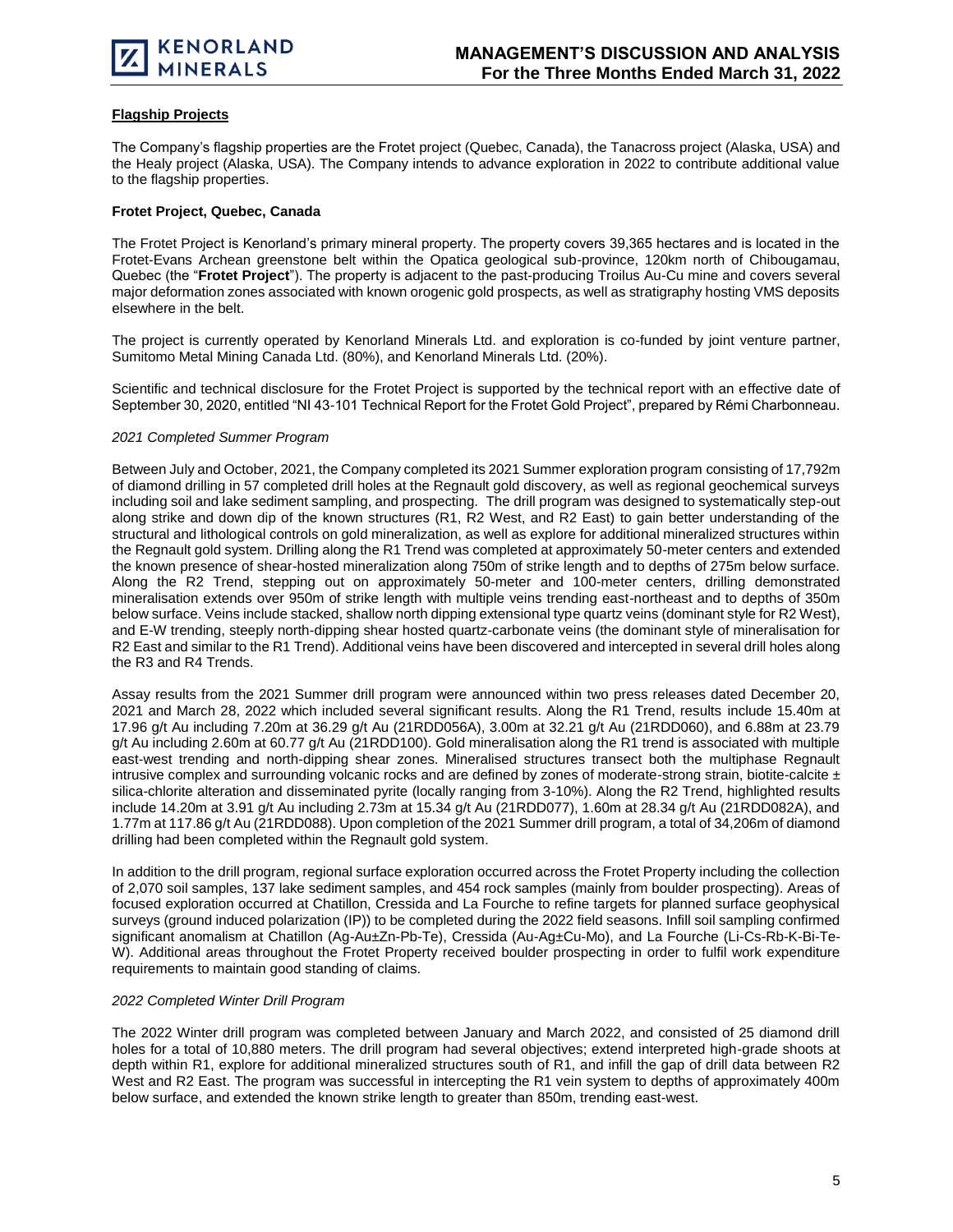New vein systems were also discovered during the 2022 Winter drill program where visual indications of shear-related mineralisation including quartz-sulphide veining, biotite-calcite alteration and disseminated pyrite, along with locally visible gold and tellurides were intercepted at depth beyond the previous limits of drilling along R1. Of significance was the definition of the R5 structure, which is located directly to the south and parallel to the R1 veins. The R5 structure has been defined by 10 drillholes along 350m of strike and is open in all directions. In addition to the discovery of the R5 structure, drill holes 22RDD129 and 22RDD135 intercepted three additional shear-related and mineralised veins. Vein and mineralised envelopes range in thickness from less than a meter up to 5m. The observation of visible mineralisation in the core is a positive sign but is not necessarily indicative that assay results with significant gold mineralisation will be received. Upon completion of the 2021 Winter drill program, a total of 45,086m of diamond drilling has been completed within the Regnault gold system. Assay results are pending and expected to be released during Q2 2022.

## *2022 Geophysical Surveys*

During the 2022 Winter exploration program, ground induced polarization (IP) surveys commenced to cover the Chatillon and Cressida targets within the Frotet Project (conducted by Abitibi Geophysics). During March 2022, the Chatillon grid was completed for a total of 22.9 line-km, at 100m spaced survey lines over an area approximately 1.5x1.2 km, covering the soil geochemical anomaly (Ag-Au±Zn-Pb-Te) and where boulder prospecting has returned results up to 21.6 g/t Au and 45.3 g/t Ag. The Cressida ground IP survey is expected to be completed May 2022, planned at 200m spaced survey lines covering an area approximately 3.6x2.0 km for a total of 44.6 line-km. Results from the IP surveys are expected Q2 2022, which will aid in defining drill targets to be tested during the 2022 Summer drill program.

#### *2022 Summer Program Planning*

On April 11, 2022 the Company commenced its 2022 Summer drill program of \$5,650,000 and will include up to 12,000m of diamond drilling at the Regnault deposit area and up to 2,500m of diamond drilling at regional targets. This program follows the recently concluded winter drill program where the Company defined new mineralised structures including the R5 Trend and discovered additional mineralised veins which remain open in all directions south of the R1 Trend. The main objective for the 2022 summer drilling at Regnault will be to systematically step-out along the recently discovered veins, as well as testing the eastern extension of the R1, R5 and newly discovered veins at depth where the Regnault diorite is interpreted to be east dipping below volcanics at surface.

At the Regnault deposit area, approximately 7,700m will be allocated for step-out drilling along the R1, R5 and newly discovered veins. The mineralised structures will be drilled on approximately 100-200m spaced centers, testing to depths of 550m and extensions along strike to the east and west. A further 2,400m will be allocated to step-out drilling along the R2, R3 and R4 structures. The remainder of the Regnault drilling budget will be used for exploration of additional zones of mineralisation south of known veins systems, targeting interpreted east-west trending structures (geophysical and topographical lineaments) coincident with favorable surface geochemistry (soil and rock grab sample results). The drill program is expected to be completed mid June with two drills active on site.

On May 3, 2022 it was announced that a total exploration budget of CAD\$12.5M was approved by the Joint Venture for continued exploration on the Frotet Project during the fiscal 2022 period (April 2022 – April 2023). Work will include up to 40,000 meters of drilling carried out over two phases: a summer campaign from April to July of 2022, and a winter campaign from January to April of 2023.

The regional drill program is expected to start mid-June and end late June 2022, and be comprised of up to 2,500m of diamond drilling. This program will be designed upon completion of 2022 ground IP surveys at the Chatillon and Cressida targets. Once the IP results are obtained, rate and ranking of drill targets will be determined for the maiden drill tests of these targets.

#### **Tanacross Project, Alaska, USA**

The project is located 80km northeast of Tok, Alaska and was acquired by staking and a payment of \$20,000 to an arm's length vendor (the "**Tanacross Project**"). The Tanacross Project consists of 45,900 hectares of prospective ground in the Yukon-Tanana Terrane, which hosts the Casino porphyry Cu-Mo-Au deposit and the Coffee & Pogo orogenic Au deposits. The property covers exposures of porphyry style mineralization and has significant potential to host large porphyry systems and various other styles of mineralization.

Scientific and technical disclosure for the Tanacross Project is supported by the technical report with an effective date of August 22, 2020, entitled "NI 43-101 Technical Report for the Tanacross Project", prepared by Cyrill N Orssich, BSc, PGeo.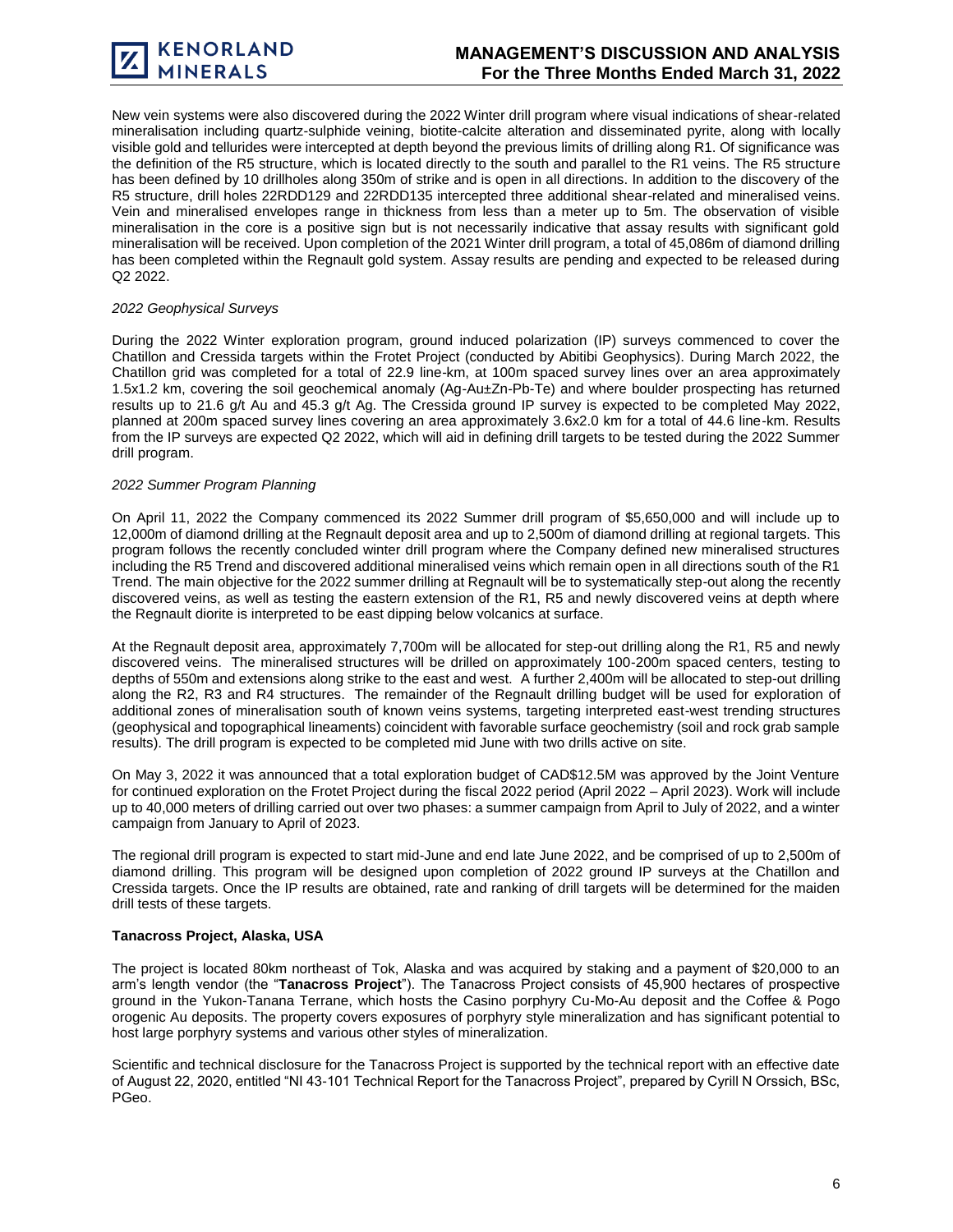

#### *2022 Program Planning*

The Company is currently working towards finalizing an exploration program and budget for the 2022 field season.

#### **Healy Project, Alaska, USA**

The Company's Healy Project is comprised of 198 State of Alaska mining claims and 30 State Selected claims currently designated as Native Selected covering 14,550 hectares of land located approximately 180km southeast of Fairbanks or 70km east of Delta Junction, within the Goodpaster mining district (the "**Healy Project**"). The Goodpaster mining district is host to the world-class Pogo gold mine currently operated by Northern Star Resources Limited (ASX:NST).

Scientific and technical disclosure for the Healy Project is supported by the technical report with an effective date of December 15, 2018, entitled "Technical Report for the Healy Gold Project, Goodpaster Mining District, Alaska" and prepared by Curtis J. Freeman, BA, MS P.Geo, of Avalon Development Corp, qualified persons for the purposes of NI 43-101 (the "**Healy Technical Report**"). The Healy Technical Report was filed on SEDAR on July 30, 2019. It can be accessed at www.sedar.com under the Company's profile.

The Healy Project is located within the Goodpaster Mining District, which is part of the prolific Tintina Gold Province; host of significant deposits such as Donlin Creek, Fort Knox, Pogo, Coffee, Sheelite Dome and Dublin Gulch. The property straddles a regional contact between metamorphic basement rocks and Cretaceous igneous rocks, a recognized regional control for gold mineralisation. The project lies within the major north-east trending structural corridor of the Black Mountain Tectonic Zone. The Black Mountain Tectonic Zone is believed to be similar to other major north-east trending structures such as the Shaw Creek, Mt. Harper, Ketchumstuck and Sixtymile fault systems, all of which are associated with major mineral occurrences. Gold-in-soil geochemical anomalies are coincident with numerous north-east trending structures related to this major structural corridor.

The Healy Project area was first identified and staked by Newmont Corporation in 2012, following a two year regional stream sediment sampling program in eastern Alaska. Follow-up prospecting, mapping and systematic soil sampling defined numerous, kilometer-scale gold, arsenic and antimony in soil anomalies.

#### *2022 Program Planning*

No field work has currently been planned for the 2022 exploration season. Further data compilation and analysis will be conducted throughout the year with the goal of gaining further understanding of the geology and controls on mineralization at the Bronk and Thor targets.

# **Pipeline Projects**

In addition to the flagship properties, the Company has the following projects in the pipeline that will be advanced through systematic exploration:

#### **Chicobi Project, Quebec, Canada**

The project is located 30km northeast of the town of Amos, Quebec (the "**Chicobi Project**"). The Chicobi Project covers 41,775 ha and over 45km of strike along the Chicobi Deformation Zone ("**CDZ**"), a major, yet under-explored structural break transecting the Abitibi greenstone belt of Ontario and Quebec. The CDZ is analogous to the other major breaks hosting world-class Au deposits of the Abitibi, such as the Cadillac-Larder Lake, Casa-Berardi, and Sunday Lake – Lower Detour deformation zones, and has the potential to host significant orogenic gold and VMS mineralization. Similarities between the CDZ and other deformation zones that host gold are: presence of late-basin polymictic conglomerates, juxtaposition of Porcupine-aged clastic sedimentary basin against volcanic rocks, late alkaline intrusive rocks hosted along the structure, seismic and magnetotelluric data suggest crustal-scale penetration of the fault system.

#### *2022 Winter Drill Program*

In April, 2022, the Company announced an initial diamond drilling program of 2,000m at the Target B area targeting geophysical gradients/anomalies within geochemical anomalism in glacial till. The program was designed to include a fence of drill holes across stratigraphy and structures in the anomalous area and produce initial information on the nature of the bedrock. The area has greater than 40 meters of glacial overburden and has virtually no outcrop.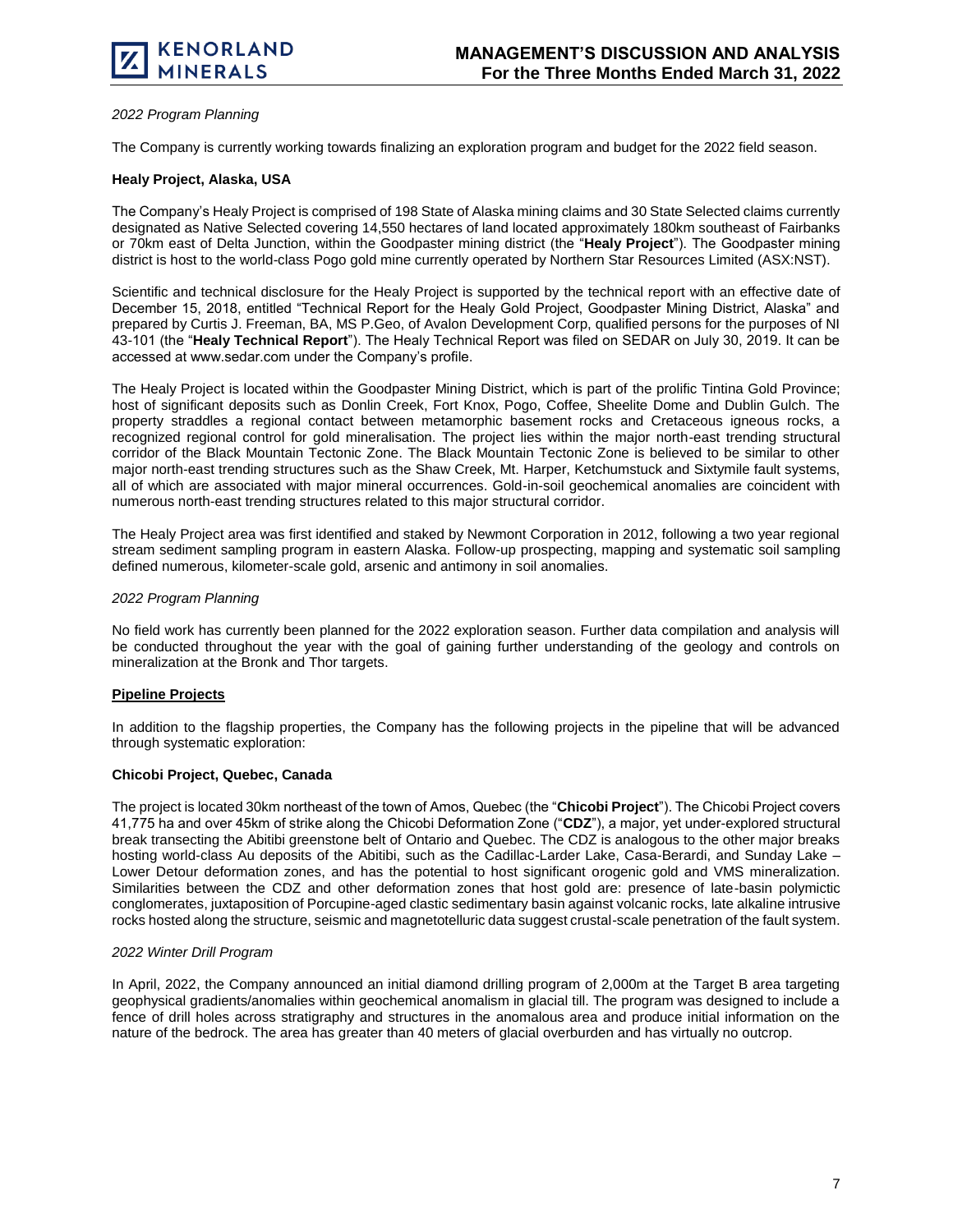

# **Chebistuan Project, Quebec, Canada**

In 2019, the Company acquired the Chebistuan project through staking within the Treve Region of Quebec (the "**Chebistuan Project**"). The Chebistuan Project is located 30 km west of the town of Chibougamau, Quebec: the largest town in Nord-du-Quebec, which provides excellent infrastructure and an experienced local workforce for exploration and mining activities. The Chebistuan Project is a 161,025 hectares district scale exploration opportunity within the prolific, Abitibi Greenstone Belt. The Chebistuan Project is one of the largest contiguous land packages in the Abitibi that covers a series of crustal scale deformation zones and 140km of highly prospective sedimentary-volcanic rock contacts.

The Project is currently under an exploration agreement with venture option with Newmont ("**Exploration Agreement**"). The Agreement provides an option for a two-phased exploration earn-in over 3 years, where Newmont can earn a 51% interest in the Chebistuan Project through certain exploration expenditures and cash payments to Kenorland. The initial phase of the agreement consists of a property- wide geochemical sampling program, target definition and testing. Newmont then has the option to earn an additional 29% interest for a cumulative 80% interest (phase two earn-in) in the Chebistuan Project over 6 years by completing a 43-101 compliant pre-feasibility study on a minimum 1.5M oz Au resource as well as meeting certain cash payments to Kenorland. The parties may continue to explore and develop the property through an 80% Newmont, 20% Kenorland joint venture or, in the case of a construction decision, Kenorland can elect for Newmont to finance its portion of mine development cost. If Newmont elects not to continue with the phase two earn in, then ownership interest in the project will switch to 51% Kenorland and 49% Newmont.

#### *2021 Programs*

During the Phase 2 exploration campaign, the Company carried out a detail geochemical survey consisting of 2,121 infill B-horizon soil samples (glacial till substrate) along with 225 C-horizon till samples which will be analyzed for gold grain counts. Sampling was carried out within 20 areas of interest (AOIs), covering broad multi-element geochemical anomalies that the Company identified from a previous property-wide regional till sampling program carried out in the fall of 2020. The program was funded by Newmont Corporation under the Exploration Agreement.

The results of the Phase 1 and Phase 2 surveys have outlined multiple gold and pathfinder element anomalies within the Deux Orignaux AOI. During the fall of 2021, a short prospecting campaign was completed over the Deux Orignaux AOI to aid in the geological context of the soil anomalism, during which 204 rock samples from boulder prospecting was collected.

During November and December of 2021 the Company completed an airborne magnetics-radiometric survey over the Deux Orignaux target area (881 line-kilometers; 50m line spacing), as well as induced polarisation survey totalling 35 line-kilometers. Interpretation of all datasets is ongoing and will focus on defining potential diamond drill targets.

#### **O'Sullivan Project, Quebec, Canada**

The Company acquired the O'Sullivan project through staking within the Miquelon Region of Quebec (the "**O'Sullivan Project**"). The O'Sullivan Project covers 27,595 hectares and is located 160km northeast of the town of Amos, Quebec.

#### *2021 Program*

In October 2021, the Company completed a B-horizon till geochemistry survey on six anomalous areas defined by the 2020 survey. Till samples were collected in grids ranging from 100m x 100m spacing to 250m x 250m spacing. Sampling and analytical procedures were identical to the 2020 program described above. The goal of this infill till geochemistry program was to better constrain anomalies towards diamond drill targets. One anomaly is notable – a coherent gold anomaly was delineated with dimension of 1.3km x 0.8km on the northern shore of Lac Pusticamica.

#### **Hunter Project, Quebec, Canada**

The project is located approximately 20 km south of the city of La Sarre, Quebec with provincial highway 393 crossing the eastern portion of the property (the "**Hunter Project**"). A network of provincial and private roads provides excellent access throughout the property.

The Hunter Project covers 18,177 hectares of a felsic volcanic complex within the Abitibi Greenstone Belt (AGB), which is highly prospective for syn-volcanic, Au-VMS & Au-porphyry type deposits such as the Horne 5, LaRonde, Cote Lake, Windfall & Troilus deposits. The project is located in the Abitibi clay belt, with very little bedrock exposure and therefore the area has seen very little systematic exploration when compared to other areas within the AGB.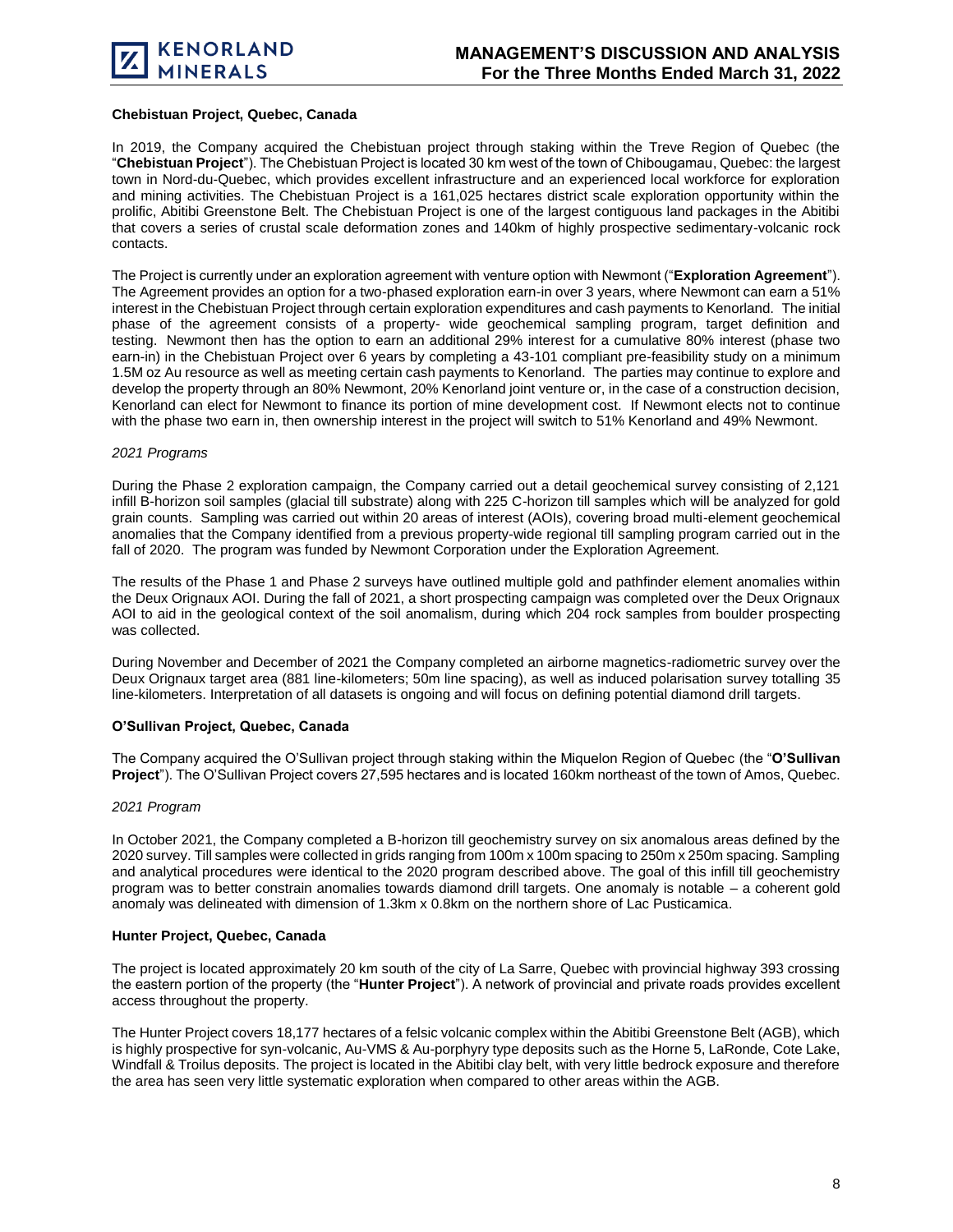

# *2022 Option Agreement*

In January, 2022, the Company entered into an option agreement with Centerra Gold Inc. ("Centerra"). Pursuant to the Option Agreement, Centerra can earn an initial 51% interest in the Project by incurring an aggregate of \$5,000,000 in mineral exploration expenditures on or before the fourth anniversary of the Option Agreement (the "First Option").

Centerra can earn an additional 19% interest in the Project, for an aggregate 70% interest held (the "Second Option"), by completing a technical report in respect of the Project that establishes a mineral resource of at least one million ounces of AuEq prepared in accordance with the requirements of National Instrument 43-101 of the Canadian Securities Administrators on or before the fourth anniversary of the exercise of the First Option, provided that Centerra must provide notice of its intent to exercise the Second Option within 90 days of the exercise of the First Option.

Following the earning of a 70% interest, Centerra and Kenorland will form a joint venture in respect of the Project. In the event a joint venture participant's interest is diluted to below 10%, it will exchange its joint venture interest for a net smelter returns royalty of 2% on currently unencumbered claims and 1.5% on claims currently encumbered by an existing royalty.

#### *2022 Program Planning*

On May 9, 2022, the Company announced a budget of \$1.5 million for the sonic 'drill-for-till' program was approved by Centerra Gold Inc. This phase of exploration will be conducted June to August of 2022 totaling approximately 420 holes on a roughly 1000m x 400m grid to cover the entire Hunter property.

#### **Rupert Project, Quebec, Canada**

In July 2021, the Company staked 155,533 hectares of mineral claims in the James Bay Region of Quebec, forming the Rupert Project. The Rupert Project covers approximately 155,533 hectares of mineral tenure in the James Bay region of Quebec, and is composed of three separate areas: the Pontax Trend, the Moyenne Trend, and the Whabouchi Trend. The Whabouchi and Pontax trends cover boundaries between the La Grande and Nemiscau geologic subprovinces, which are marked by Archean greenstone belts. The Whabouchi Trend covers ~ 950 km<sup>2</sup> of the Lac des Montagnes greenstone belt which hosts the Whabouchi Li-pegmatite deposit (53.6 Mt at 1.45% Li2O total resources and reserves). The Pontax Trend covers  $-350 \text{ km}^2$  of the Pontax greenstone belt which hosts several Li pegmatite showings. The geology of the Pontax trend is similar to the Whabouchi Trend and has similar characteristics for Li prospectivity. The Moyenne Trend covers an east-trending shear zone which has potential to host Li pegmatites.

In July 2021, the Company optioned the Rupert Project to Li-FT, a private British Columbia company. In order to exercise the Option, Li-FT will make aggregate cash payments of \$200,000, grant a 2.0% net smelter returns royalty and issue common shares representing 9.9% of the issued and outstanding shares of Li-FT at the time of closing and from time to time until the shares of Li-FT are directly or indirectly listed on a recognized stock exchange in North America, Australia or the United Kingdom. Upon the exercise of the option, Kenorland will be granted a 2% net smelter return royalty on the Property. The parties will also enter into an operating agreement whereby Kenorland will be engaged by Li-FT to operate the Property for an initial two year term.

#### **South Uchi Project, Ontario, Canada**

In April 2021, the Company acquired, through staking and option, the South Uchi Project, consisting of 76,511 hectares of mineral tenure in the Red Lake District of Northwestern Ontario. The Project covers a portion of Confederation Assemblage volcanic rocks, as well as the boundary between the volcanic-dominated Uchi subprovince to the north and the sedimentary-dominated English River subprovince to the south. Multiple major east-west striking shear zones associated with the subprovince boundary transect the Project along its 90km strike-length. Deformation associated with these structures has resulted in zones of strong shearing, alteration and complex folded geometries of the metavolcanic-clastic metasedimentary-iron formation stratigraphy, which are favorable settings for orogenic gold mineralization.

On September 20, 2021, the Company announced that it has entered into a property option agreement (the "Option Agreement") with a wholly-owned subsidiary of Barrick Gold Corporation ("Barrick") pursuant to which the Company has agreed to grant to Barrick the option to acquire up to an 80% interest in the South Uchi Project (the "Project"), located within the Birch-Uchi greenstone Belt, in the Red Lake district of Northwestern Ontario.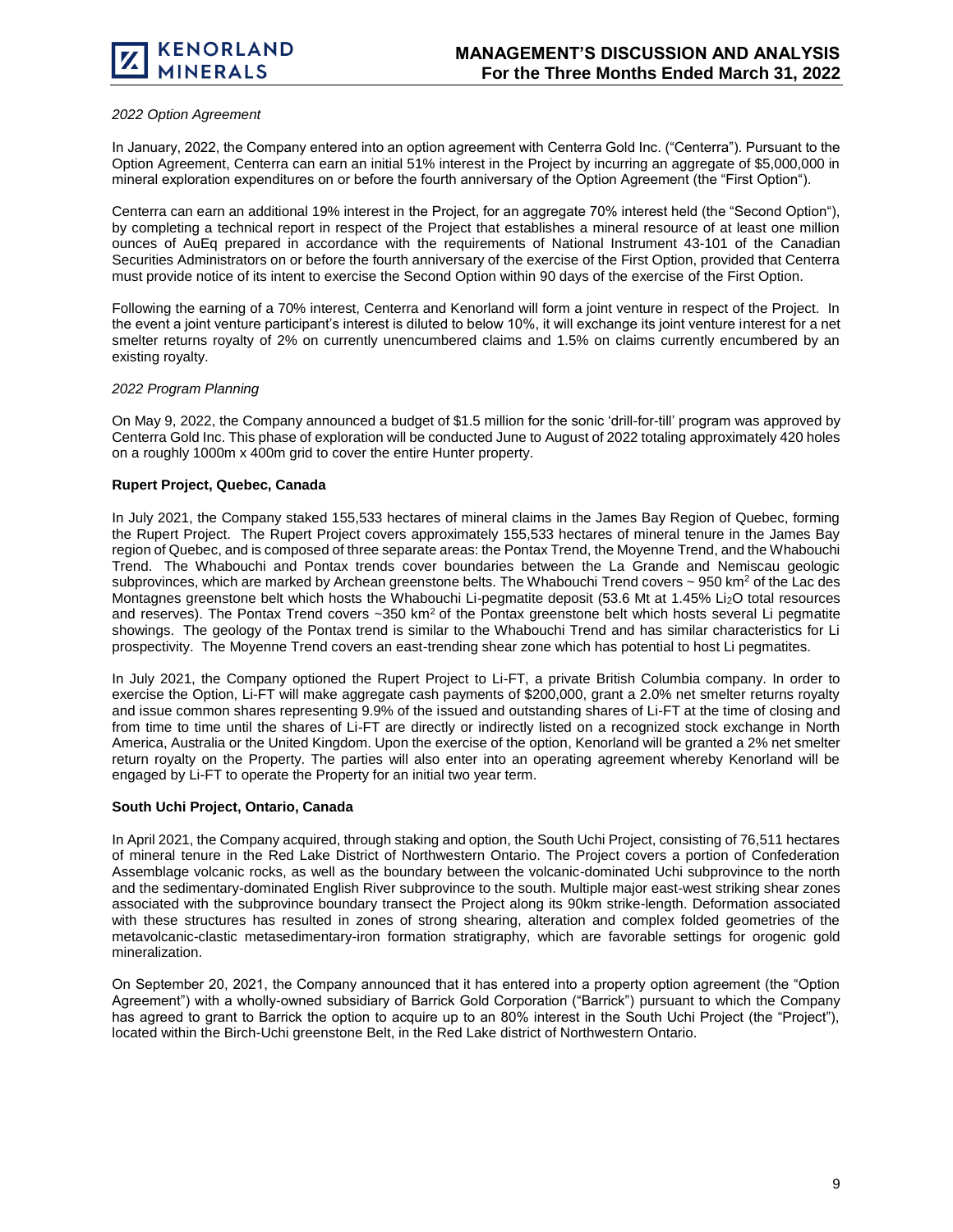Pursuant to the Option Agreement, Barrick can earn an initial 70% interest in the Project by incurring an aggregate of \$6,000,000 in mineral exploration expenditures on or before the sixth anniversary of the Option Agreement (of which \$3,000,000 are guaranteed expenditures within the first three years) and deliver a technical report in respect of the Project that establishes a mineral resource of at least one million ounces of gold prepared in accordance with the requirements of National Instrument 43-101 of the Canadian Securities Administrators. As part of its exploration expenditures, Barrick will reimburse the Company for its sunk costs in relation to the Project and its costs incurred in exercising an underlying option that comprises part of the Project.

Following the earning of a 70% interest, Barrick and Kenorland will form a joint venture in respect of the Project. However, Kenorland will have the option to forego a minority joint venture interest and immediately vest a net smelter returns royalty interest of 3% on currently unencumbered claims and 2% on claims currently encumbered by an existing royalty. If a joint venture is formed, Barrick will have an option to earn an additional 10% interest in the Project (for a total of 80%) by solely funding a feasibility study on or before the 10th anniversary of the Option Agreement. In the event a joint venture participant dilutes to below 10% it will exchange its joint venture interest for a net smelter returns royalty of 2% on currently unencumbered claims and 1% on claims currently encumbered by an existing royalty.

#### *2022 Program*

On April 21, 2022, the Company announced that Barrick has approved a \$1.8 million budget to complete infill glacial till geochemical sampling, within the regional As-Sb+/-Au anomaly, on a 350m by 150m spaced grid. The follow-up survey is planned to be carried out between mid-June and mid-August.

#### **Separation Lithium Property, Ontario, Canada**

During the three months ended March 31, 2022, the Company staked claims located within the English River domain in the Kenora Mining District of northwestern Ontario.

The Separation Lithum Project covers approximately 80 kilometers of the contact between the English River and Winnipeg River geologic subprovinces. This subprovince boundary is spatially associated with the Tanco Li-Cs-Ta pegmatite deposit in Mantioba, as well as the Big Whopper Li pegmatite in the Separation Rapids area. The presence of these two significant Li pegmatite deposits suggests that the entire English River – Winnipeg River domain contact is prospective for additional Li pegmatite mineralisation.

In March 2022, the Company entered into a property option agreement with Double O Seven Resources Ltd. ("Double O"), a private British Columbia company. Pursuant to the agreement, Kenorland has agreed to grant Double O the option to acquire up to a 100% interest in the Separation property for aggregate payments of \$1,500,000 over 5 years. Upon completion of the property option agreement, Kenorland will retain a net smelter returns royalty of 2.5%.

# **Quality Control and Quality Assurance**

The scientific and technical content and interpretations contained in this MD&A have been reviewed and approved by Jan Wozniewski, B. Sc., P. Geo., OGQ (#2239), VP of Operations of Kenorland and a "qualified person" as defined by National Instrument 43-101 *Standards of Disclosure for Mineral Projects*.

#### **Selected Quarterly Information**

All financial information in this MD&A has been prepared in accordance with IFRS.

The following financial data is derived from the Financial Statements:

|                                         | For the three months ended March 31, |             |  |
|-----------------------------------------|--------------------------------------|-------------|--|
|                                         | 2022                                 | 2021<br>ъ   |  |
| Revenues                                | 431,190                              | 231,084     |  |
| General and administrative expenses     | (1,044,408)                          | (1,000,223) |  |
| Other income                            | 85,256                               | 747,305     |  |
| Loss and comprehensive loss             | (527, 962)                           | (21, 834)   |  |
| Basic and diluted loss per common share | (0.01)                               | (0.00)      |  |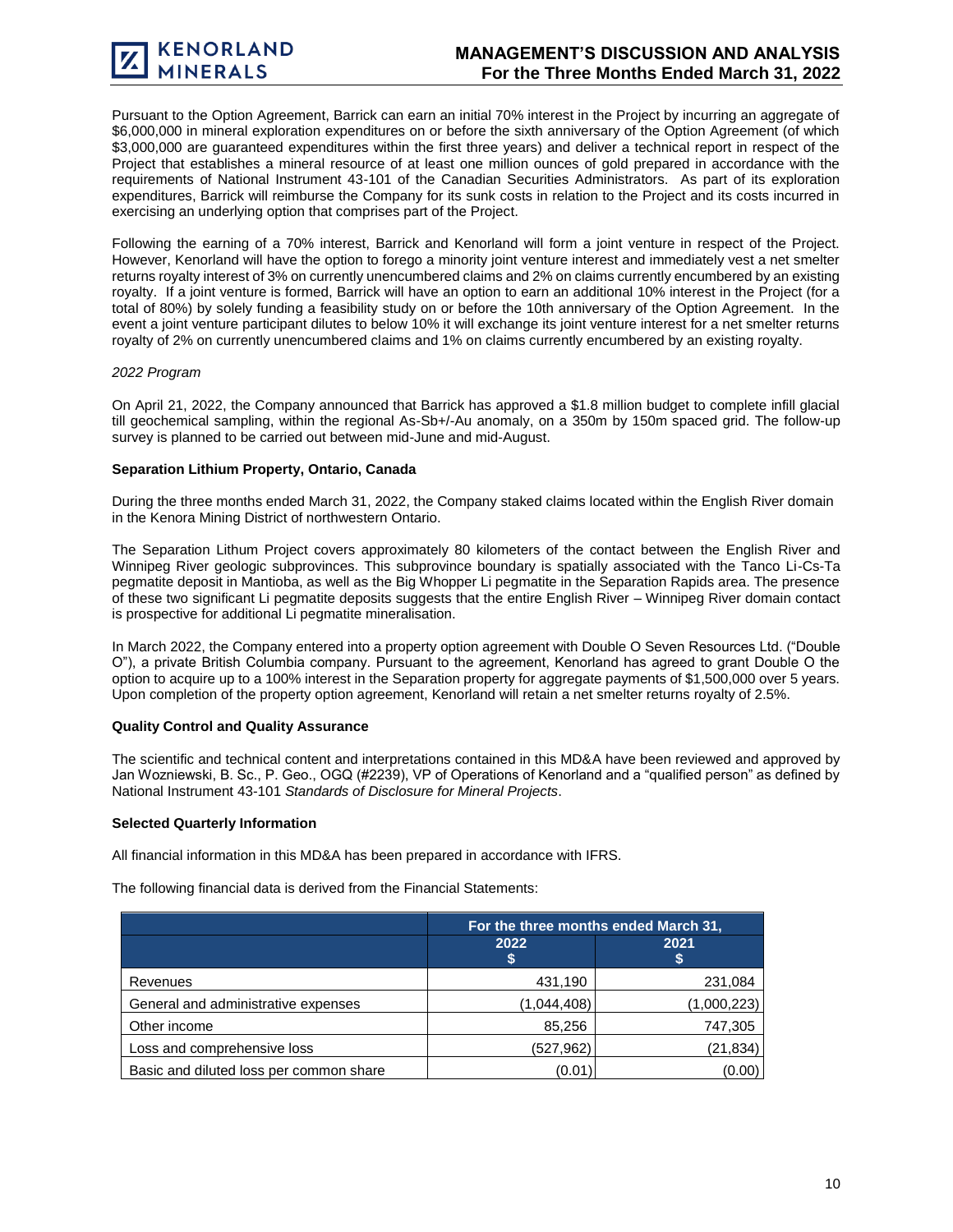

# **MANAGEMENT'S DISCUSSION AND ANALYSIS For the Three Months Ended March 31, 2022**

|                                   | As at March 31, |            |  |
|-----------------------------------|-----------------|------------|--|
|                                   | 2022<br>S       | 2021       |  |
| Working capital                   | 6,874,927       | 9,803,878  |  |
| Exploration and evaluation assets | 11,673,857      | 3,576,171  |  |
| Total assets                      | 24,397,426      | 17,973,810 |  |
| <b>Total liabilities</b>          | 4,071,210       | 4,163,215  |  |

The Company's mineral projects are in the exploration stage and, to date, the Company has generated revenue from operator fees on some of these mineral projects.

As at March 31, 2022, the Company has accumulated losses of \$5,765,575 (December 31, 2021 - \$5,237,613) since inception. The Company had a net loss per share (basic and diluted) for the three months ended March 31, 2022 of \$0.01 (March 31, 2021 - \$0.00).

#### **Operations**

As an exploration company, the Company has generated revenue from operator fees on some of these mineral projects and has, to date, incurred losses from operating and administrative expenses.

For the three months ended March 31, 2022, the Company's revenue increased to \$431,190 from \$231,084 in the comparative period in 2021 due to significant increases in exploration expenditures in the Frotet Property and increases in number of overall projects.

The Company's operating and administrative expenses for the three months ended March 31, 2022 totaled \$1,044,408 (March 31, 2021 - \$1,000,223), including share-based compensation of \$422,856 (March 31, 2021 - \$320,652) incurred during the year, for value of stock options and restricted share units vested.

The table below details the changes in major expenditures for the three months ended March 31, 2022 as compared to the corresponding period ended March 31, 2021:

| <b>Expenses</b>             | Increase / Decrease<br>in Expenses | <b>Explanation for Change</b>                                                         |
|-----------------------------|------------------------------------|---------------------------------------------------------------------------------------|
| Conference and<br>marketing | Decrease of \$75,848               | Decreased due to fewer marketing and social media campaigns in<br>the current period. |
| Professional fees           | Decrease of \$43,861               | Decreased due to more work done in house and resulting in lower<br>legal fees.        |
| Project generation          | Decrease of \$41,979               | Decreased due to the Company's focus on its existing exploration<br>properties.       |
| Salaries and<br>benefits    | Increase of \$97,800               | Increased due to increase in employees' compensation and<br>number of employees.      |
| Share-based<br>compensation | Increase of \$102,204              | Increased due to stock options granted in the current period.                         |

#### **Summary of Quarterly Results**

The following selected quarterly financial information is derived from the financial statements of the Company.

|                                 | 1 <sup>st</sup> Quarter | 4 <sup>th</sup> Quarter | 3 <sup>rd</sup> Quarter | 2 <sup>nd</sup> Quarter |
|---------------------------------|-------------------------|-------------------------|-------------------------|-------------------------|
| Three months ended              | Mar 31, 2022            | Dec 31, 2021            | Sep 30, 2021            | Jun 30, 2021            |
|                                 |                         |                         |                         |                         |
| Revenue                         | 431.190                 | 394.269                 | 1,078,119               | 296,996                 |
| Income (loss) and               |                         |                         |                         |                         |
| comprehensive income (loss)     | (527, 962)              | (935, 228)              | 2,473,280               | (508, 619)              |
| Earnings (loss) per share-basic |                         |                         |                         |                         |
| and diluted                     | (0.01)                  | (0.02)                  | 0.05                    | (0.01)                  |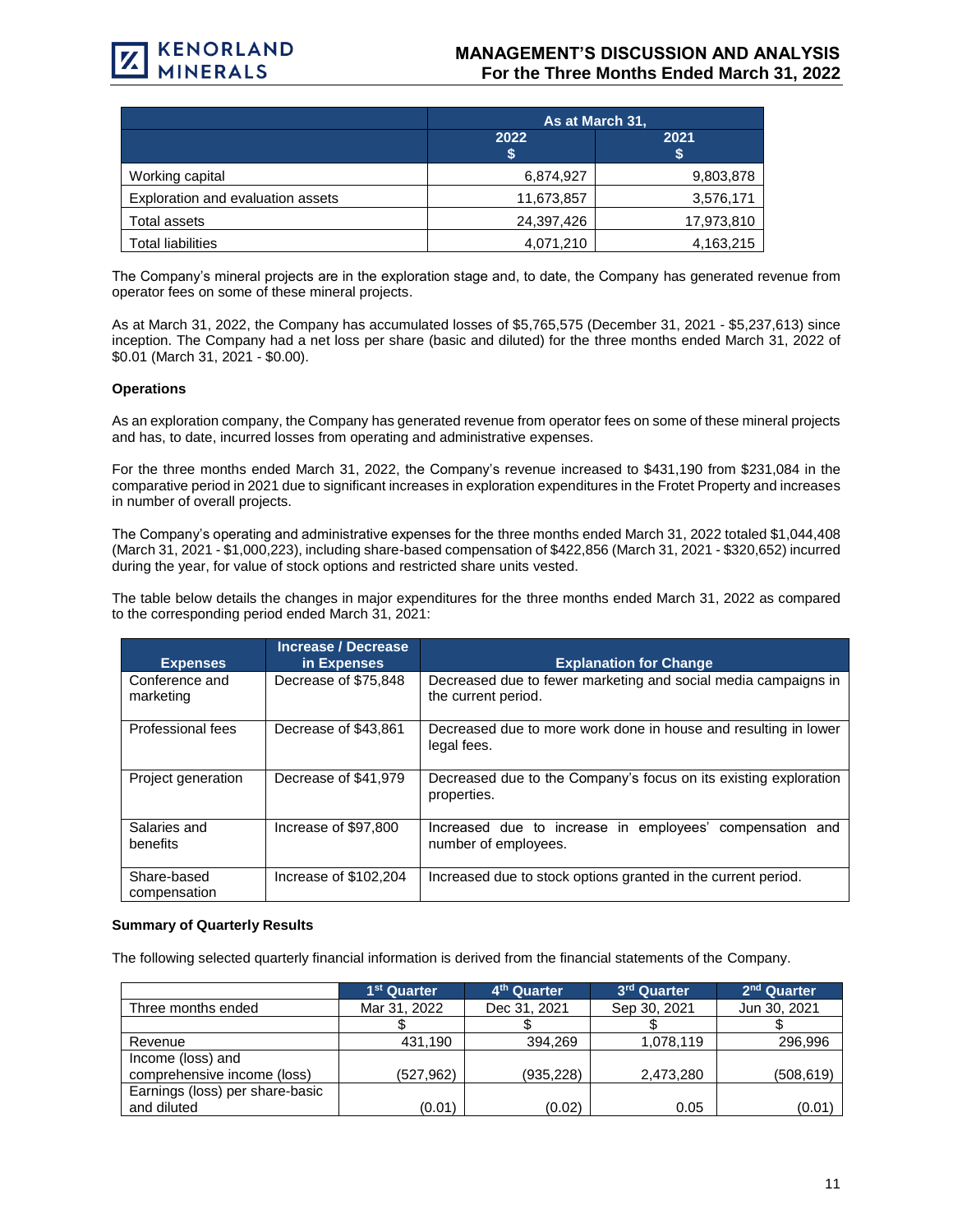

# **MANAGEMENT'S DISCUSSION AND ANALYSIS For the Three Months Ended March 31, 2022**

|                                                  | 1 <sup>st</sup> Quarter | 4 <sup>th</sup> Quarter | 3 <sup>rd</sup> Quarter | 2 <sup>nd</sup> Quarter |
|--------------------------------------------------|-------------------------|-------------------------|-------------------------|-------------------------|
| Three months ended                               | Mar 31, 2021            | Dec 31, 2020            | Sep 30, 2020            | Jun 30, 2020            |
|                                                  |                         |                         |                         |                         |
| Revenue                                          | 231,084                 | 150.061                 | 135,688                 | 109,640                 |
| Income (loss) and<br>comprehensive income (loss) | (21,834)                | (6,499,579)             | 356,357                 | 142,539                 |
| Earnings (loss) per share-basic<br>and diluted   | (0.00)                  | (0.21)                  | 0.01                    | 0.00                    |

Variances quarter over quarter can be explained as follows:

- In the quarter ended December 31, 2020, the Company recorded professional fees of \$412,398, loss on cancellation of shares and warrants of \$1,035,378, listing expenses of \$4,415,932 in connection to the reverse takeover transaction in December 2020, and share-based compensation of \$887,079, mainly due to revaluation of restricted share units.
- In the quarter ended September 30, 2021, the Company recorded gain on sale of mineral properties of \$819,874, gain on deconsolidation of \$830,828 and dilution gain from investment in associate of \$432,318.

# **Liquidity and Capital Resources**

The Company's liquidity and capital resources are as follows:

|                                           | March 31, 2022 | <b>December 31, 2021</b> |
|-------------------------------------------|----------------|--------------------------|
|                                           |                |                          |
| Cash                                      | 7,652,836      | 9,418,796                |
| <b>Receivables</b>                        | 2,368,987      | 1,898,063                |
| Prepaid expenses                          | 155.701        | 113,071                  |
| Total current assets                      | 10,177,524     | 11,429,930               |
| Accounts payables and accrued liabilities | (2,438,450)    | (1,281,089)              |
| Advances received                         | (859, 114)     | (1,985,290)              |
| Current portion of lease liabilities      | (5,033)        | (12, 475)                |
| Working capital                           | 6,874,927      | 8,151,076                |

As at March 31, 2022, the Company had a cash balance of \$7,652,836 and working capital of \$6,874,927. The Company's ability to continue as a going concern is dependent upon successful results from its exploration evaluation and development activities and its ability to attain profitable operations and generate funds therefrom and/or raise equity capital or borrowings sufficient to meet current and future obligations.

The Company's ability to arrange financing in the future will depend, in part, upon the prevailing capital market conditions as well as its business performance. There can be no assurance that the Company will be successful in its efforts to arrange additional financing on terms satisfactory to it or at all. If the Company raises additional financing through the issuance of shares from its treasury, control of the Company may change and existing shareholders will suffer additional dilution. Management estimates its current working capital will be sufficient to fund its current level of activities for the next twelve months.

#### **Use of Proceeds**

During the most recently completed fiscal year and up to the date of this MD&A, the Company completed the following financings:

• In November 2021, the Company closed the strategic investment by Sumitomo and issued 5,211,945 common shares to Sumitomo at a price of \$1.00 per share for aggregate gross proceeds of \$5,211,945.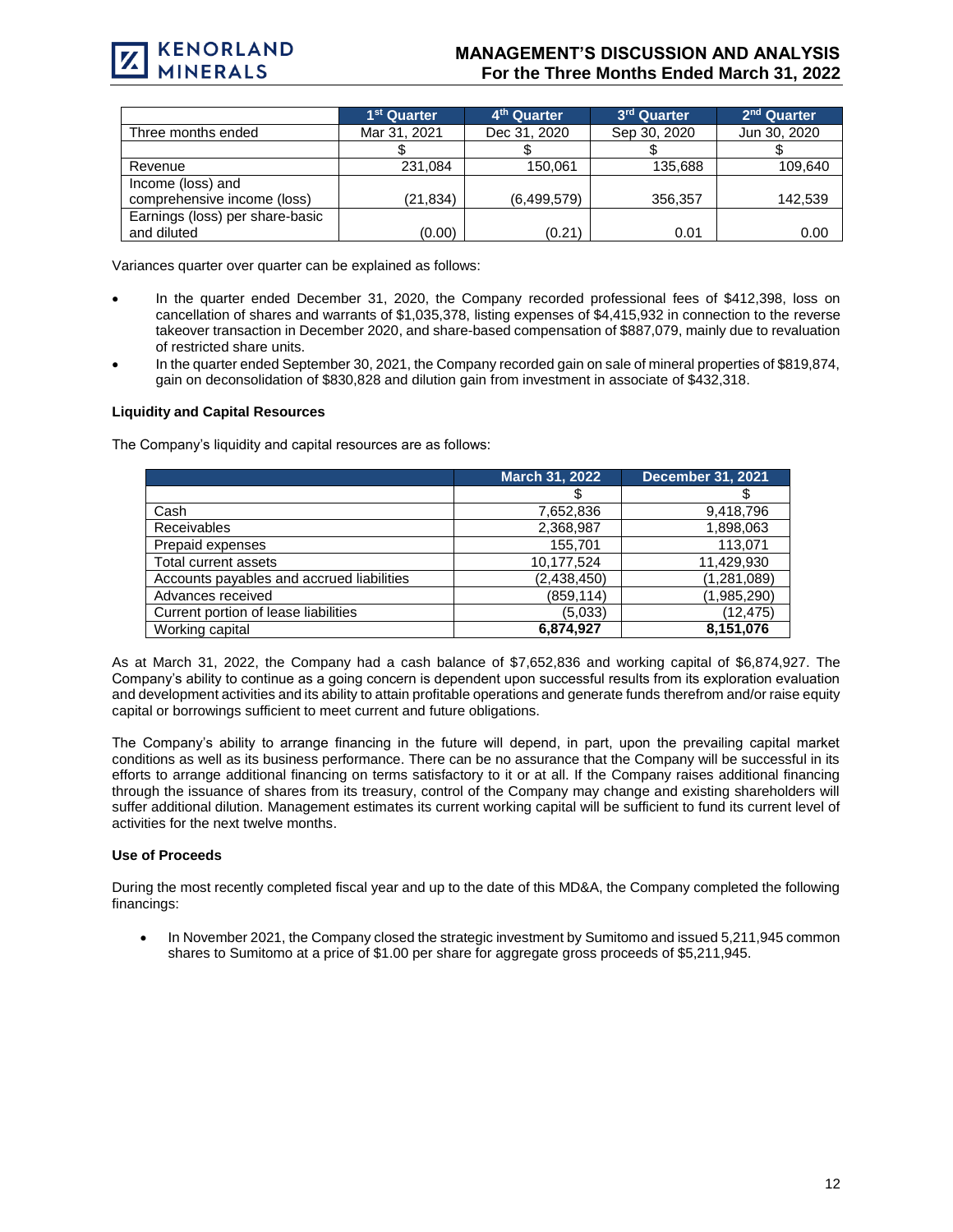The following table sets out a comparison of how the Company used the proceeds following the closing date, an explanation of the variances and the impact of the variance on the ability of the Company to achieve its business objectives and milestones.

| Intended Use of Proceeds                                                                                         | <b>Actual Use of Proceeds</b>                                                                                                                                                                                        |  |  |
|------------------------------------------------------------------------------------------------------------------|----------------------------------------------------------------------------------------------------------------------------------------------------------------------------------------------------------------------|--|--|
| 80% for the Company's properties and<br>20% for general and administrative                                       | The funds have been spent on acquisition and exploration costs for the<br>Company's properties, generative exploration costs, and general operating                                                                  |  |  |
| purposes.                                                                                                        | costs.                                                                                                                                                                                                               |  |  |
| Explanation of variances and the<br>impact of variances on the ability of<br>the Company to achieve its business | No material variances have yet been identified by the Company. Proceeds<br>have been used as intended to date and to further acquisition and<br>exploration of the Company's properties while meeting administrative |  |  |
| objectives and milestones                                                                                        | requirements.                                                                                                                                                                                                        |  |  |

# **Risks and Uncertainties**

The business and operations of Kenorland are subject to numerous risks, many of which are beyond Kenorland's control. Kenorland considers the risks set out below to be some of the most significant to investors in the Company, but not all of the risks associated with an investment in securities of the Company. If any of these risks materialize into actual events or circumstances or other possible additional risks and uncertainties of which Kenorland is currently unaware or which it considers to be material in relation to Kenorland's business actually occur, the Company's assets, liabilities, financial condition, results of operations (including future results of operations), business and business prospects, are likely to be materially and adversely affected. In such circumstances, the price of Kenorland's securities could decline and investors may lose all or part of their investment.

- (a) In March 2020, the World Health Organization declared coronavirus COVID-19 a global pandemic. This contagious disease outbreak, which has continued to spread, and any related adverse public health developments, has adversely affected workforces, customers, economies, and financial markets globally, potentially leading to an economic downturn. It has also disrupted the normal operations of many businesses, including the Company's. This outbreak could decrease spending, adversely affect and harm our business and results of operations. It is not possible for the Company to predict the duration or magnitude of the adverse results of the outbreak and its effects on the Company's business or results of operations at this time.
- (b) Kenorland has limited financial resources and limited operating revenues. To earn and/or maintain its interest in its mineral properties, the Company has contractually agreed or is required to make certain payments and expenditures for and on such properties. Kenorland's ability to continue as a going concern is dependent upon, among other things, Kenorland establishing commercial quantities of mineral reserves on its properties and obtaining the necessary financing and permits to develop and profitably produce such minerals or, alternatively, disposing of its interests on a profitable basis, none of which is assured.
- (c) Kenorland has only generated losses to date and will require additional funds to further explore its properties. The only sources of funds for exploration programs, or if such exploration programs are successful for the development of economic ore bodies and commencement of commercial production thereon, presently available to Kenorland are the sale of equity capital or farming out its mineral properties to third party for further exploration or development. Kenorland's ability to arrange financing in the future will depend, in part, upon the prevailing capital market conditions as well as its business performance. There is no assurance such additional funding will be available to Kenorland when needed on commercially reasonable terms or at all. Additional equity financing may also result in substantial dilution thereby reducing the marketability of Kenorland's shares. Failure to obtain such additional financing could result in the delay or indefinite postponement of further exploration and the possible, partial or total loss of the Company's interest in its properties.
- (d) Mineral exploration is subject to a high degree of risk, which even a combination of experience, knowledge and careful evaluation may fail to overcome. These risks may be even greater in Kenorland's case given its formative stage of development and the fact that its mineral properties are still in their exploration stage. Furthermore, exploration activities are expensive and seldom result in the discovery of a commercially viable resource. There are no known resources or reserves on its mineral properties and the Company's proposed exploration programs are exploratory searches for commercial quantities of ore. There is no assurance that Kenorland's exploration will result in the discovery of an economically viable mineral deposit.
- (e) Kenorland activities are subject to the risks normally encountered in the mining exploration business. The economics of exploring, developing and operating resource properties are affected by many factors including the cost of exploration and development operations, variations of the grade of any ore mined and the rate of resource extraction and fluctuations in the price of resources produced, government regulations relating to royalties, taxes and environmental protection and title defects.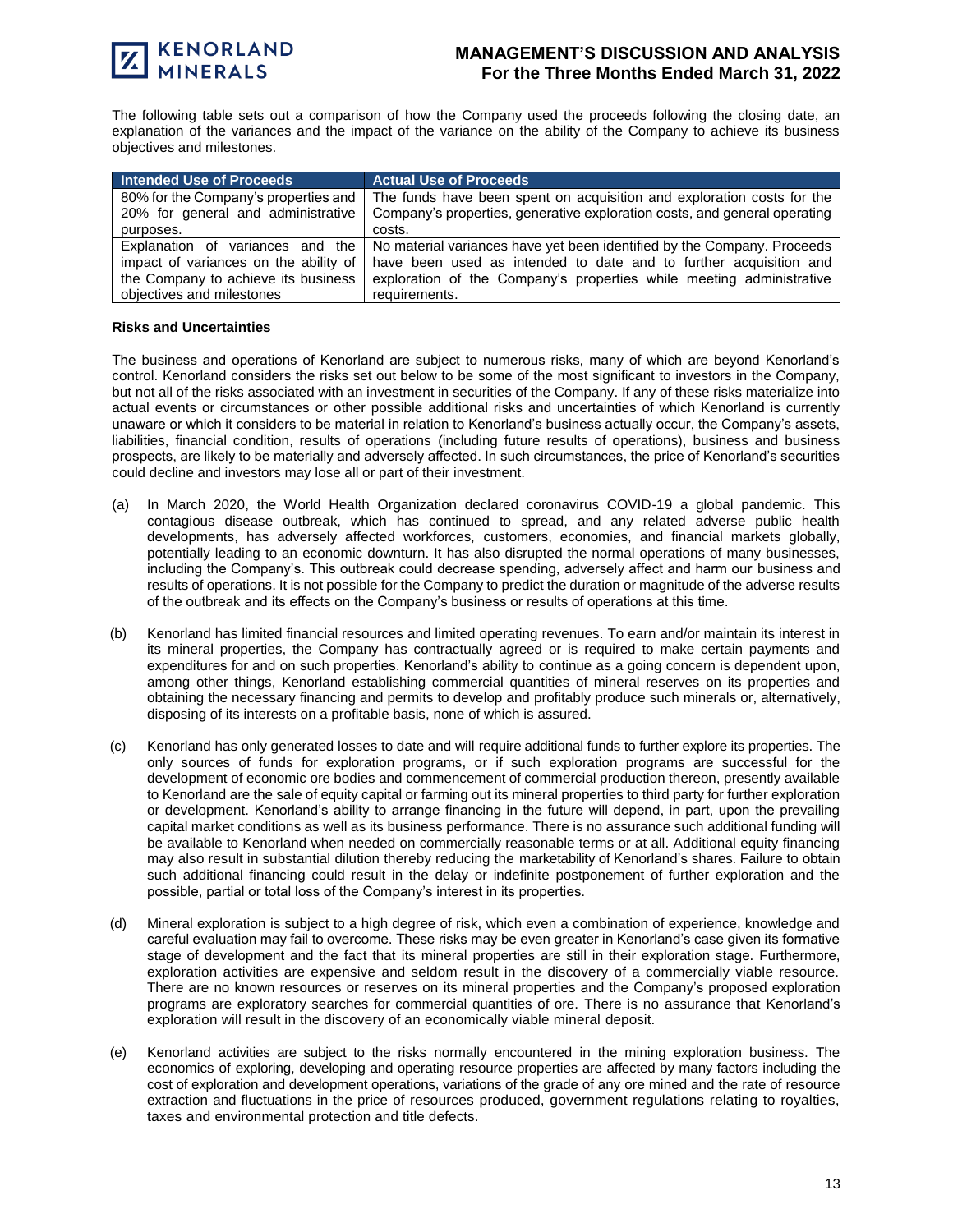- (f) Kenorland's mineral properties may be subject to prior unregistered agreements, interests or land claims and title may be affected by undetected defects. In addition, the Company's exploration activities will require certain licenses and permits from various governmental authorities. There is no assurance that Kenorland will be successful in obtaining the necessary licenses and permits on a timely basis or at all to undertake its exploration activities in the future or, if granted, that the licenses and permits will be on the basis applied or remain in force as granted.
- (g) The mining industry is capital intensive and subject to fluctuations in metal prices, market sentiment, foreign exchange and interest rates. It is also highly competitive in all its phases and Kenorland will be competing with other mining companies, many with greater financial, technical and human resources, in the search for, and the acquisition of, mineral resource properties and in the marketing of minerals.
- (h) Certain of Kenorland's directors and officers also serve as directors or officers of other public and private resource companies, and to the extent that such other companies may participate in ventures in which Kenorland may participate, such directors and officers of Kenorland may have a conflict of interest.
- (i) Kenorland has not declared or paid any dividends on its common shares and does not expect to do so in the foreseeable future. Future earnings, if any, will likely be retained to finance growth. Any return on investment in Kenorland's shares will come from the appreciation, if any, in the value thereof. The payment of any future dividends will depend upon the Company's earnings, if any, its then-existing financial requirements and other factors, and will be at the discretion of the Company's Board.
- (j) Kenorland must comply with environmental laws and regulations governing air and water quality and land disturbance and provide for reclamation and closure costs in addition to securing the necessary permits to advance exploration activities at is mineral properties. Environmental legislation is evolving in a manner that will require stricter standards and enforcement, increased fines and penalties for non-compliance, more stringent environmental assessments of proposed projects, and a heightened degree of responsibility for companies and their officers, directors and employees. Compliance with environmental laws and regulations may require significant capital outlays on behalf of the Company and may cause material changes or delays in the Company's intended activities. Furthermore, environmental hazards may exist on the Company's properties that are unknown to the Company at the present and that have been caused by the Company or by previous owners or operators of the properties, or that may have occurred naturally. The Company may be liable for remediating such damages. Failure to comply with applicable environmental laws, regulations and permitting requirements may result in enforcement actions thereunder, including orders issued by regulatory or judicial authorities, causing operations to cease or be curtailed, and may include corrective measures requiring capital expenditures, installation of additional equipment, or remedial actions. Future production, if any, at the Company's properties will involve the use of hazardous materials. Should these materials leak or otherwise be discharged from their containment systems, the Company may become subject to liability. In addition, neighboring landowners and other third parties could file claims based on environmental statutes and common law for personal injury and property damage allegedly caused by permitting and/or exploration activities including the release of hazardous substances or other waste material into the environment on or around the Company's properties. There can be no assurance that the Company's defense of such claims will be successful and a successful claim against the Company could have a material adverse effect on its business prospects, financial condition and results of operations. In addition, Kenorland may become subject to liability for hazards against which it is not insured.

Readers are cautioned that the foregoing list of risks, uncertainties and other factors is not exhaustive.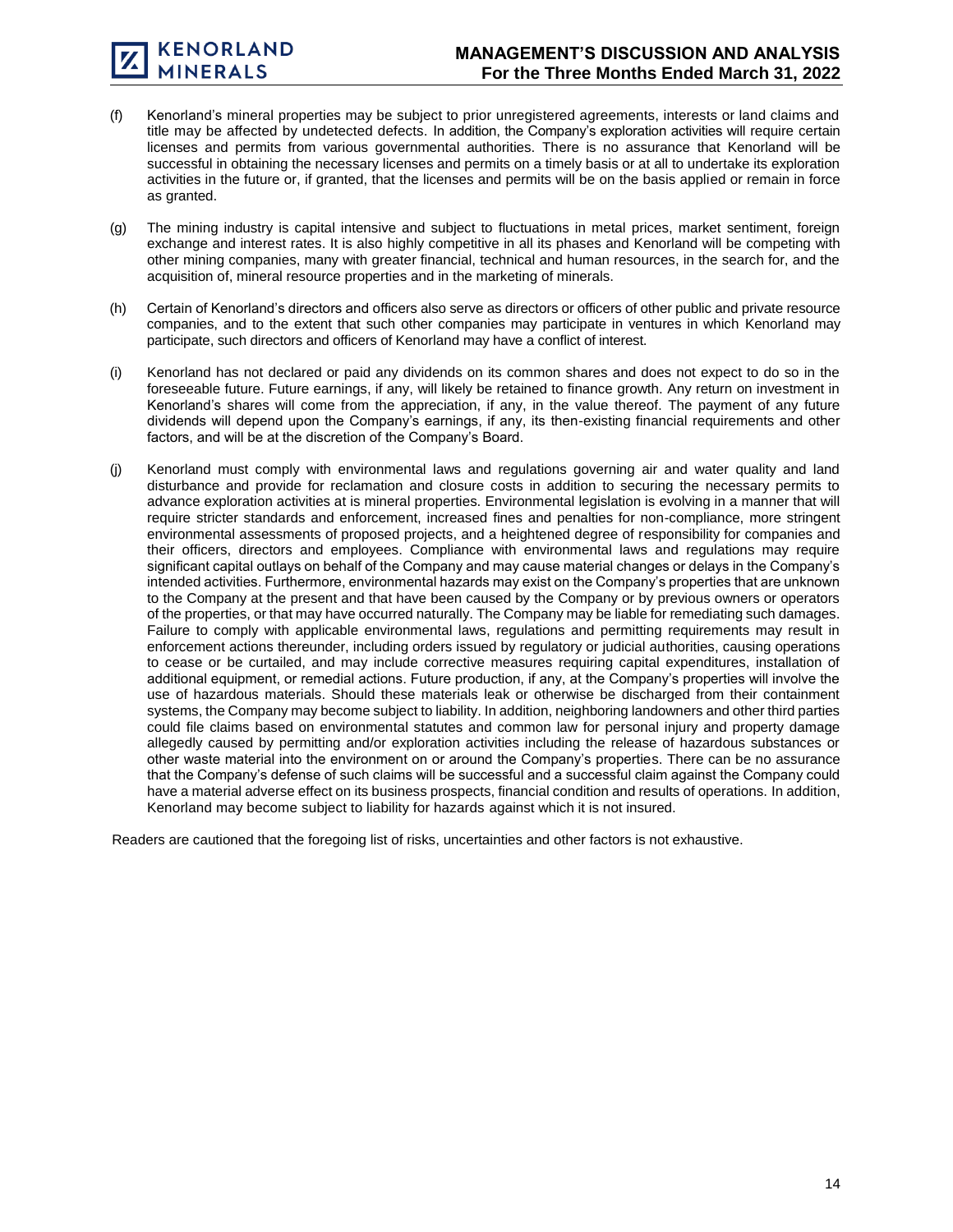

#### **Related Party Transactions and Balances**

During the three months ended March 31, 2022, the Company entered into the following transactions with related parties, not disclosed elsewhere in this MD&A.

Key management personnel are the persons responsible for the planning, directing, and controlling of the activities of the Company and include both executives and non-executive directors, and entities controlled by such persons. The Company considers all directors and officers of the Company to be key management personnel. Summary of key management personnel compensation (includes officers and directors of the Company):

|                          | For the three months ended March 31, |         |
|--------------------------|--------------------------------------|---------|
|                          | 2022                                 | 2021    |
|                          |                                      |         |
| Management fees          | 25.500                               | 19.500  |
| Salaries and fees        | 160.583                              | 75,000  |
| Share-based compensation | 289.837                              | 206,231 |
|                          | 475,920                              | 300,731 |

In November 2021, the Company completed a private placement financing with Sumitomo whereby Sumitomo acquired a total of 5,211,945 common shares of the Company at a price of \$1.00 per share for gross proceeds of \$5,211,945 representing approximately 10.1% of the Company's then issued and outstanding common shares (the "**Sumitomo Financing**"). As part of the Sumitomo Financing, the Company and Sumitomo also entered into an investor rights agreement, whereby, subject to certain conditions, including time and ownership thresholds, Sumitomo will have certain rights, including the right to appoint one director of the Company. In addition, Sumitomo will have a right to participate in future equity issuances to maintain its ownership in the Company and will be provided with "piggy-back registration rights."

# **Off- Balance Sheet Arrangements**

The Company has not entered into any off-balance sheet arrangements.

#### **Changes in Accounting Policies**

There were no changes to the Company's accounting policies during the three months ended March 31, 2022.

# **Critical Accounting Estimates**

The preparation of the Financial Statements requires management to make estimates and assumptions. These estimates and assumptions affect the reported amounts of assets and liabilities, as well as the reported revenues and expenses during the reporting period. Based on historical experience and current conditions, management makes assumptions that are believed to be reasonable under the circumstances. These estimates and assumptions form the basis for judgments about the carrying value of assets and liabilities and reported amounts for revenues and expenses. Different assumptions would result in different estimates, and actual results may differ from results based on these estimates. These estimates and assumptions are also affected by management's application of accounting policies. Critical accounting estimates are those that affect the financial statements materially and involve a significant level of judgment by management.

Although management uses historical experience and its best knowledge of the amount, events or actions to form the basis for judgments and estimates, actual results may differ from these estimates.

A detailed summary of the Company's significant accounting estimates is included in Note 2 to the Financial Statement.

#### **Financial Instruments and Other Instruments**

Financial instruments measured at fair value are classified into one of three levels in the fair value hierarchy according to the relative reliability of the inputs used to estimate the fair values. The three levels of the fair value hierarchy are:

- Level 1 Unadjusted quoted prices in active markets for identical assets or liabilities;
- Level 2 Inputs other than quoted prices that are observable for the asset or liability either directly or indirectly; and
- Level 3 Unobservable inputs that are supported by little or no market activity, therefore requiring an entity to develop its own assumptions about the assumption that market participants would use in pricing.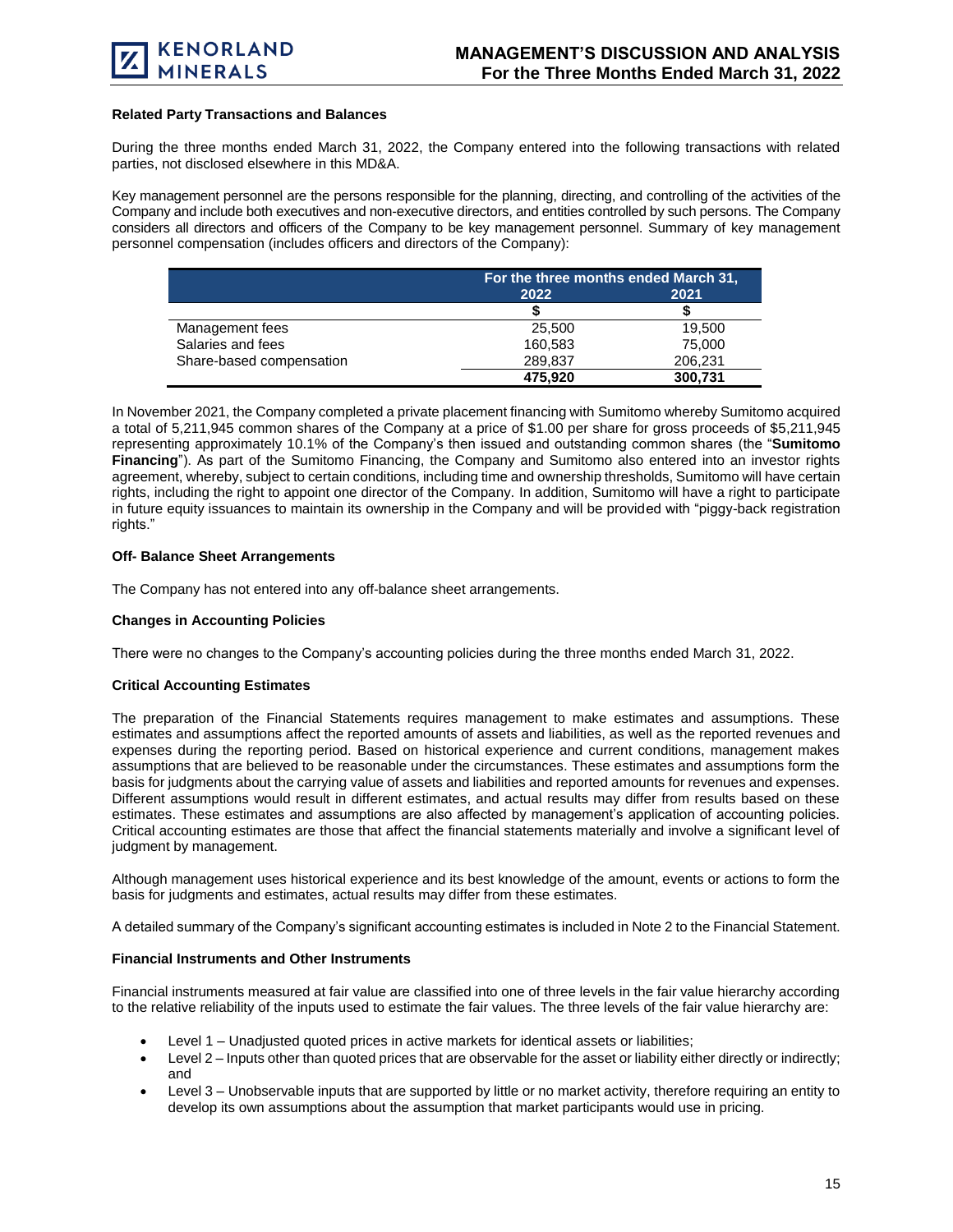The fair value of the Company's receivables, accounts payable and accrued liabilities, advances received, and government loans payable approximates their carrying values. The Company's cash, listed equity investments and RSU liability are measured at fair value using Level 1 inputs. The Company's private company equity investments are measured at fair value using Level 3 inputs. The carrying value of the Company's lease liabilities is measured at the present value of the discounted future cash flows.

For Level 3 inputs, specific valuation techniques used to fair value financial instruments, specifically those that are not quoted in an active market, as such the Company utilized a market approach:

- o The use of quoted market prices in active or other public markets.
- o The use of most recent transactions of similar instruments.
- o Changes in expected technical milestones of the investee.
- o Changes in management, strategy, litigation mattes or other internal matters.
- o Significant changes in the results of the investee compared with the budget, plan, or milestone.

As at March 31, 2022, the Company's private company equity investments of \$1,077,248 (December 31, 2021 - \$1,077,248) were recorded at fair value which was equivalent to amounts paid to acquire the investments at year end. There were no transfers between levels 2 and 3 during the three months ended March 31, 2022 and during the year ended December 31, 2021.

#### Financial Risk Factors

The Company is exposed in varying degrees to a variety of financial instrument related risks. The Board of Directors approves and monitors the risk management processes, inclusive of documented investment policies, counterparty limits, and controlling and reporting structures. The type of risk exposure and the way in which such exposure is managed is provided as follows:

a) Currency risk

Foreign currency exchange rate risk is the risk that the fair value or future cash flows will fluctuate as a result of changes in foreign exchange rates. The Company's operations are carried out in Canada and the United States. As such, it is subject to risk due to fluctuations in the exchange rates for the Canadian and US dollars. As at March 31, 2022, the Company had a foreign currency net monetary asset position of approximately US\$343,000. Each 10% change in the US dollar relative to the Canadian dollar will result in a foreign exchange gain/loss of approximately \$34,300.

b) Credit risk

Credit risk is the risk that one party to a financial instrument will cause a financial loss for the other party by failing to discharge an obligation.

The Company's cash is held in a large Canadian financial institution. The Company has not experienced any significant credit losses and believes it is not exposed to any significant credit risk. The Company's sales tax receivable is due from the Government of Canada and Revenu Quebec therefore, the credit risk exposure is low.

As at March 31, 2022, the maximum exposure to credit risk is the carrying value of the trade accounts receivable. The Company has not provided for an expected credit loss as management believes the receivables are fully collectible.

c) Interest rate risk

The Company has cash balances and minimal interest-bearing government loans payable. The Company's current policy is to invest excess cash in investment-grade short-term deposit certificates issued by its banking institutions. The Company periodically monitors the investments it makes and is satisfied with the credit ratings of its banks or credit unions.

d) Commodity Price risk

The ability of the Company to explore and develop its exploration and evaluation assets and the future profitability of the Company are directly related to the price of gold. The Company monitors metals prices to determine the appropriate course of action to be taken.

e) Liquidity risk

Liquidity risk is the risk that the Company will not be able to meet its obligations as they come due. The Company's ability to continue as a going concern is dependent on management's ability to raise the required capital through future equity or debt issuances. The Company manages its liquidity risk by forecasting cash flows from operations and anticipating any investing and financing activities. Management and the Board are actively involved in the review, planning, and approval of significant expenditures and commitments. The Company is exposed to liquidity risk.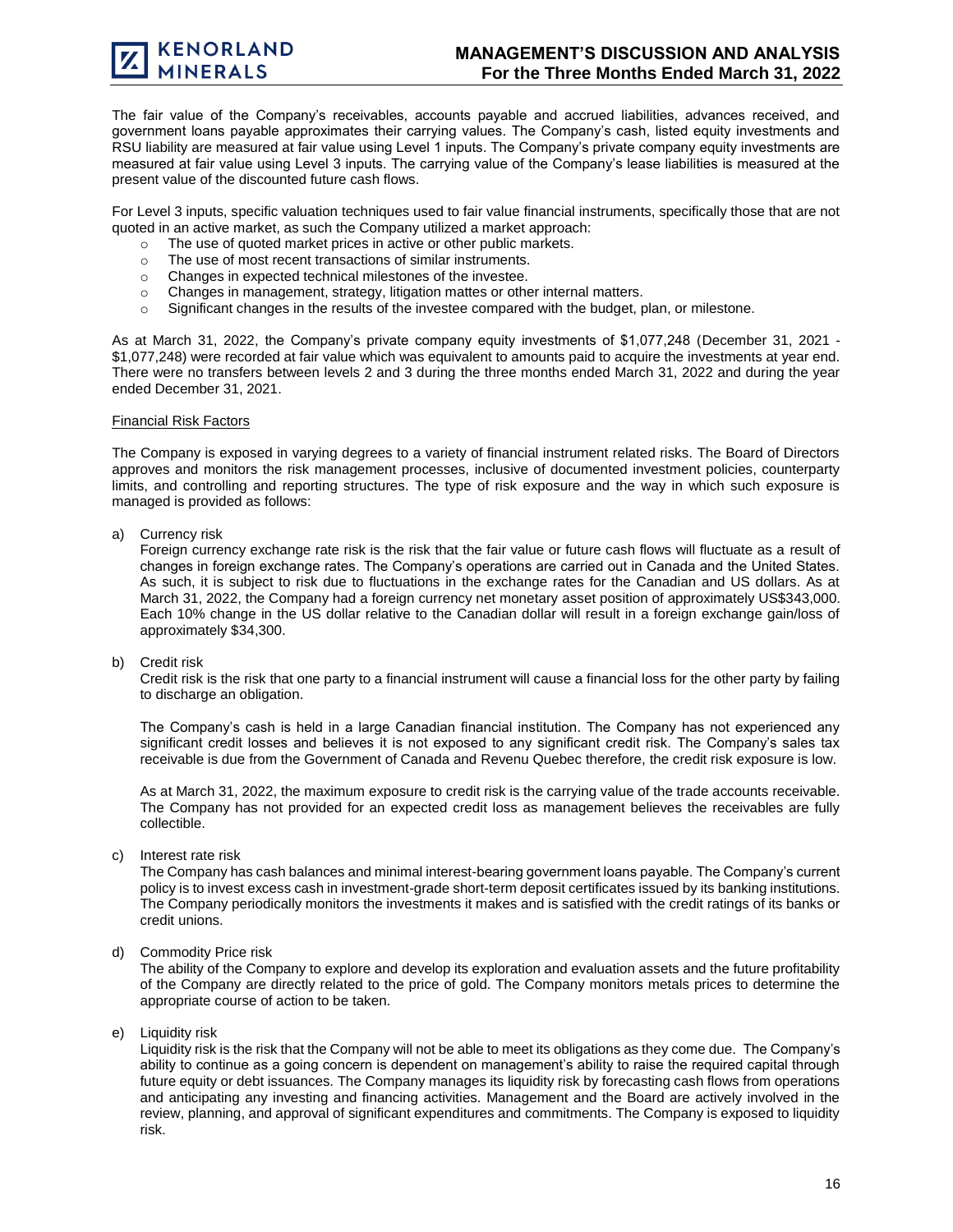f) Market price risk

Market price risk is the risk that changes in market prices, such as foreign exchange rates, interest rates, and equity prices, will affect the Company's income or the value of its holdings of financial instruments.

#### **Disclosure of Data for Outstanding Common Shares, Stock Options, Restricted Share Units, and Warrants**

The following table summarizes the outstanding common shares, stock options, restricted share units and warrants of the Company:

|                        | <b>As at March 31, 2022</b> | Date of this MD&A |
|------------------------|-----------------------------|-------------------|
| Common shares          | 51.603.418                  | 51.669.501        |
| Stock options          | 8.254.997                   | 8.254.997         |
| Restricted share units | 1.000.000                   | 1,000,000         |
| Warrants               | 1,625,975                   | 1,625,975         |

Details of the outstanding stock options as at the date of this MD&A:

| <b>Number of options</b> | <b>Number of options</b> | <b>Exercise price</b> |                    |
|--------------------------|--------------------------|-----------------------|--------------------|
| outstanding              | exercisable              | \$                    | <b>Expiry date</b> |
| 800,000                  | 800,000                  | 0.075                 | October 19, 2023   |
| 249.997                  | 249,997                  | 0.70                  | August 22, 2024    |
| 200,000                  | 133,333                  | 0.075                 | September 15, 2024 |
| 140.000                  | 140.000                  | 0.15                  | October 2, 2024    |
| 700.000                  | 700.000                  | 0.25                  | December 1, 2024   |
| 3,250,000                | 2,150,000                | 0.25                  | March 2, 2025      |
| 800,000                  | 800,000                  | 0.15                  | July 1, 2025       |
| 740,000                  | 555,000                  | 1.00                  | February 4, 2026   |
| 1,375,000                | 343,750                  | 0.70                  | February 14, 2027  |
| 8,254,997                | 5,872,080                |                       |                    |

Details of the outstanding warrants as at the date of this MD&A:

| <b>Number of Warrants</b> | <b>Exercise Price</b> | <b>Expiry Date</b> |
|---------------------------|-----------------------|--------------------|
|                           |                       |                    |
| 197.410                   | 1.00                  | December 31, 2022  |
| 428.571                   | 0.70                  | September 15, 2023 |
| 999.994                   | 0.70                  | March 19, 2024     |
| 1,625,975                 |                       |                    |

Details of the outstanding restricted share units as at the date of this MD&A:

| <b>Vesting Date</b> |
|---------------------|
|                     |
| September 27, 2022  |
|                     |

# **Internal Control over Financial Reporting Procedures**

As a venture issuer, the Company's certifying officers, based on their knowledge, having exercised reasonable diligence, are responsible to ensure that the Financial Statements and this MD&A do not contain any untrue statement of a material fact or omit to state a material fact required to be stated or that is necessary to make a statement not misleading in light of the circumstances under which it was made, with respect to the period covered by these filings, and that the financial report together with the other financial information included in these filings fairly present in all material respects the financial condition, financial performance and cash flows of the Company, as of the date of and for the periods presented in these filings. The certifying officers are also responsible for ensuring processes are in place to provide them with sufficient knowledge to support such representations.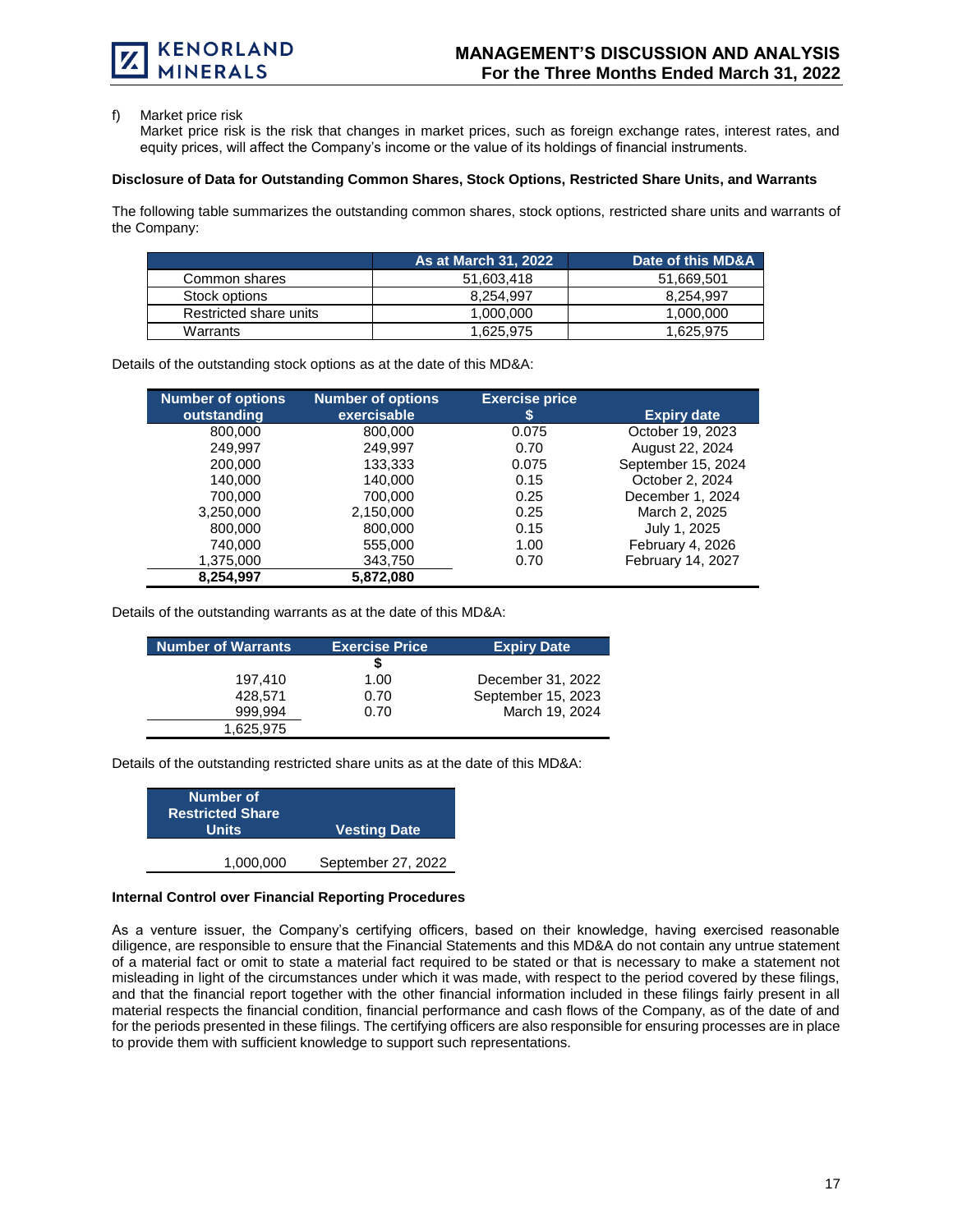However, in contrast to non-venture issuers under National Instrument 52‐109 *Certification of Disclosure in Issuers' Annual and Interim Filings* ("**NI 52**‐**109**"), the Company's certifying officers are not required to make representations relating to the establishment and maintenance of disclosure controls and procedures ("**DC&P**") and internal control over financial reporting ("**ICFR**"), as defined in NI 52‐109. Accordingly, investors should be aware that inherent limitations on the ability of the Company's certifying officers to design and implement on a cost effective basis DC&P and ICFR as defined in NI 52-109 may result in additional risks to the quality, reliability, transparency, and timeliness of these annual filings as well as interim filings and other reports provided by the Company under securities legislation.

# **Forward Looking Statements**

Certain sections of this MD&A contain forward-looking statements and forward looking information.

All statements, other than statements of historical fact, made by the Company that address activities, events or developments that the Company expects or anticipates will or may occur in the future are forward-looking statements or forward-looking information, including, but not limited to, statements preceded by, followed by or that include words such as "may", "will", "would", "could", "should", "believes", "estimates", "projects", "potential", "expects", "plans", "intends", "anticipates", "targeted", "continues", "forecasts", "designed", "goal", or the negative of those words or other similar or comparable words.

Forward-looking statements and forward-looking information contained or incorporated by reference in this MD&A may relate to the Company's future financial condition, results of operations, plans, objectives, performance or business developments including, among other things, potential property acquisitions, exploration and work programs, drilling plans and timing of drilling, the performance characteristics of the Company's exploration and evaluation assets, exploration results of various projects of the Company, projections of market prices and costs, supply and demand for gold, silver and other precious metals, expectations regarding the ability to raise capital and to acquire resources and/or reserves through acquisitions and/or development, treatment under governmental regulatory regimes and tax laws, and capital expenditure programs and the timing and method of financing thereof. Forward-looking statements and forward looking-information are necessarily based upon a number of estimates and assumptions that, while considered reasonable by the Company as of the date of such statements and information, are inherently subject to significant business, economic and competitive uncertainties and contingencies. The estimates and assumptions of the Company contained or incorporated by reference in this MD&A, which may prove to be incorrect, include, but are not limited to: (1) there being no significant disruptions affecting operations, whether due to labour disruptions, supply disruptions, power disruptions, damage to equipment, adverse weather conditions or otherwise; (2) permitting, access, exploration, expansion and acquisitions at our projects (including, without limitation, land acquisitions for and permitting of exploration plans) being consistent with the Company's current expectations; (3) the viability, permitting, access, exploration and, if warranted, development of its mineral property being consistent with the Company's current expectations; (4) political developments in Canada, United States, the State of Alaska including, without limitation, the implementation of new mining laws and related regulations being consistent with the Company's current expectations; (5) the exchange rate between the Canadian dollar and the U.S. dollar being approximately consistent with current levels; (6) certain price assumptions for gold, silver and other precious metals; (7) prices for and availability of equipment, labor, natural gas, fuel oil, electricity, water and other key supplies remaining consistent with current levels; (8) the results of the Company's exploration programs on its mineral properties being consistent with the Company's expectations; (9) labour and materials costs increasing on a basis consistent with the Company's current expectations; and (10) the availability and timing of additional financing being consistent with the Company's current expectations. Known and unknown factors could cause actual results to differ materially from those projected in the forward-looking statements and forward-looking information. Such factors include, but are not limited to: the timing and availability of additional capital, fluctuations in the currency markets; fluctuations in the spot and forward price of gold, silver, or other commodities (such as diesel fuel and electricity); changes in national and local government legislation, taxation, controls, regulations and political or economic developments in Canada, the United States, or other countries in which the Company may carry on business in the future; business opportunities that may be presented to, or pursued by, us; our ability to successfully integrate acquisitions; operating or technical difficulties in connection with exploration activities; employee relations; the speculative nature of gold and silver exploration and development, including the risks of obtaining necessary licenses and permits; competition for, among other things, capital, acquisitions of resources and/or reserves, undeveloped lands and skilled personnel, incorrect assessments of the value of acquisitions, geological, technical, drilling and processing problems, fluctuations in foreign exchange or interest rates and stock market volatility, changes in income tax laws or changes in tax laws and incentive programs relating to the mineral resource industry; and contests over title to properties, particularly title to undeveloped properties. In addition, there are risks and hazards associated with the business of mineral exploration, development and mining, including environmental hazards, industrial accidents, unusual or unexpected formations, pressures, cave-ins, flooding and gold and/or silver bullion losses (and the risk of inadequate insurance, or the inability to obtain insurance, to cover these risks). Many of these uncertainties and contingencies can affect the Company's actual results and could cause actual results to differ materially from those expressed or implied in any forward-looking statements or forward-looking information made by, or on behalf of, the Company. There can be no assurance that forward-looking statements and forward-looking information will prove to be accurate, as actual results and future events could differ materially from